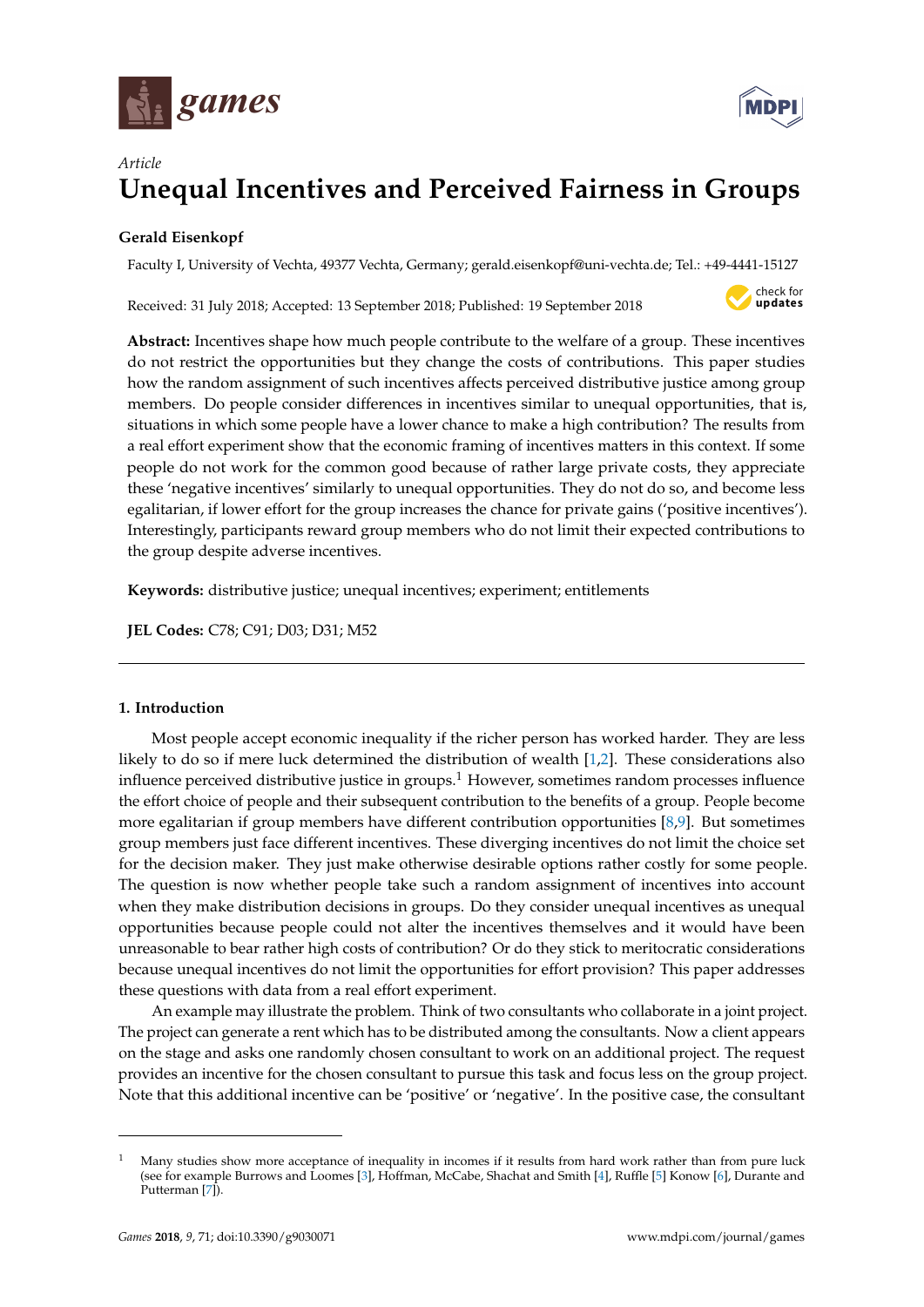may hope for a lucrative new contract. In the negative case, she may fear losing a valuable client if she does not do so. In both circumstances it can be reasonable to pursue the additional task and reduce the effort on the joint project. *Ceteris paribus* such unequal incentives induce the group members to make unequal contributions to the common cause. The question is now whether this person with the altered incentives thinks that her fair share from the economic rent of the group project should be larger than her contribution and how the other group member reacts to her pursuit of incentives.

One measure for the relative influence of luck and effort is the share of people who follow the incentives. If all people ignore the request of the client from the example, only effort determines contributions to the group's project. If all people follow the client's request the impact of luck is the largest because the client assigned his request to a randomly chosen person and ignoring it seems unreasonable to everyone. Hence, in the latter case unequal incentives appear to induce unequal opportunities.<sup>2</sup> Such a measure is in line with some prominent approaches towards distributive justice. Roemer [\[11\]](#page-16-9), for example, argues:

*"It is morally wrong to hold a person accountable for not doing something that would have been unreasonable for a person in his circumstances to have done." [\[11\]](#page-16-9) p. 18.*

For Roemer, a behavior is considered as unreasonable if other persons in the same position have refrained from doing so. Hence people should not be accountable for following the incentives if these incentives have been imposed exogenously and most of the other people in the same position would have acted likewise.

However, the proposed measure certainly provides an upper bound regarding the relative role of luck. Falk and Fischbacher [\[12\]](#page-16-10) have a more nuanced perspective on reasonability than Roemer [\[11\]](#page-16-9) p. 18 has. They argue that:

*"(* . . . *) it is not reasonable to demand that the other person is fair to me if this implies that (relative to me) she puts herself in a disadvantageous position". [\[12\]](#page-16-10) p. 311).*

In the context of unequal incentives, this statement implies that a unilateral (and disproportionate) reduction in private earnings in order to foster group benefits is not a reasonable decision. Hence, the reasonability argument applies predominantly in the case of negative incentives such as a threat of dismissal, but not necessarily in case of positive incentive such as a chance for promotion. Meanwhile, Konow's [\[13\]](#page-16-11) accountability criterion does not take reasonability into account. It focuses on the available alternatives only:

*"The entitlement varies in direct proportion to the value of the subject's relevant discretionary variables ignoring other variables, but does not hold a subject accountable for differences in the values of exogenous variables." [\[13\]](#page-16-11) p. 1075).*

Even if the incentives themselves are exogenously determined, the behavioral consequences are clearly determined by choice. Unlike technological or cognitive restrictions incentives do not limit the feasible set of actions but affect the resulting payoffs and utility. Typically they also do not limit personal freedom. This interpretation means that unequal incentives do not lead to larger entitlements as in the case of equal opportunities.

In this paper I study perceived entitlements with results from an experiment in which two group members made either a high or a low contribution to a group account. Each group member also got some money into a private account. Participants were assigned into groups of two persons who shared a group account. In a treatment with equal opportunities—one behavioral benchmark—the size of the individual contribution depended on the performance in a real effort task. The best 50 percent of

<sup>2</sup> The measure is related to the measurement of responsibility in Bartling and Fischbacher [\[10\]](#page-16-12) which links individual responsibility for an allocation with the overall probability for the specific outcome.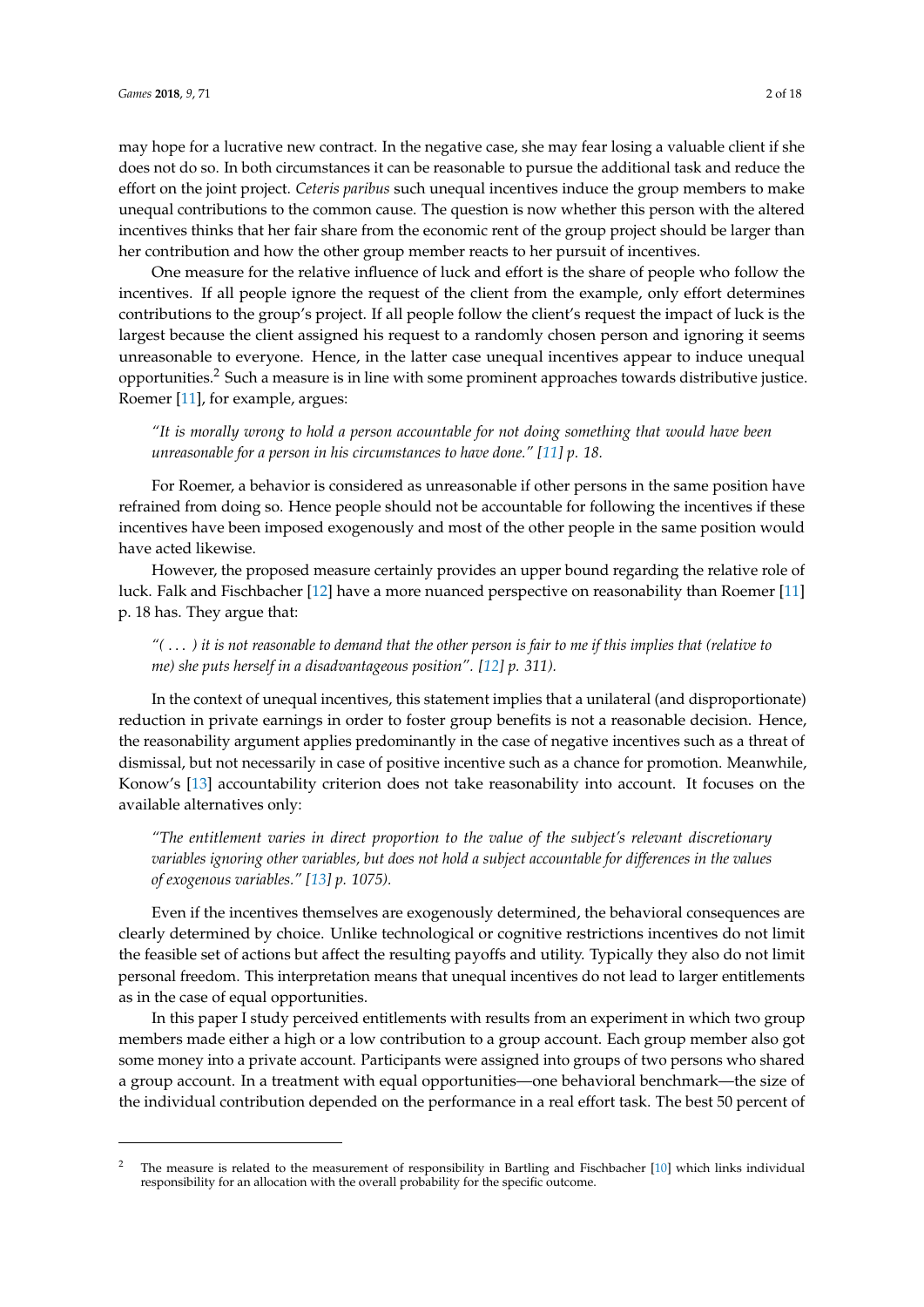the subjects in a session were high contributors, the others low contributors. $3$  The group members negotiated about the distribution of the group account by means of an ultimatum game. The main focus of the analysis is on those groups in which the group members made unequal contributions because these groups provide the greatest scope for the application of different distribution norms.

The other treatments assigned different contribution opportunities/incentives to one randomly chosen group member. In the Unequal Opportunities Treatment one randomly chosen member in each group got a reduction in performance which limited her chances to become a high contributor. In the two treatments with unequal incentives the subjects had to choose between a reduction in performance and a change in the private account. More specifically, in the Loss Treatment one randomly chosen group member faced a loss in her private account if she did not choose to reduce the performance. In the Gain Treatment such a person had the chance to gain extra money for her private account if she reduced her performance. In both treatments the incentives were so strong that a cut in performance maximized the expected income of the decider as well as the expected aggregate income of the two persons in a group and the overall income of all subjects in a session. However, the expected impact on the other group member's income was, *ceteris paribus*, negative.

The results show that randomly assigned unequal incentives elicit rather meritocratic claims. Low contributors do not consider unequal incentives as unequal opportunities if they had had a chance to make themselves better off than the other group member by reducing their performance. Virtually no one applies Roemer's reasonability criterion in this context. People are more ambiguous if they are clearly worse off than others when they do not reduce their performance. In this case more than 20% of the subjects apply the reasonability criterion.

The experiment advances recent literature on distribution decisions after production periods in which random shocks distort the impact of effort on performance. Eisenkopf et al. [\[9\]](#page-16-3) study the impact of randomized access to performance enhancing training on distribution decisions. They tend to become more egalitarian. Rubin and Sheremeta [\[14\]](#page-16-13) show how random shocks undermine not just effort provision but also reciprocal binary relationships. Rey-Biel, Sheremeta, and Uler [\[15\]](#page-16-14) reveal how culturally shaped general assumptions about the role of effort and luck influence charitable giving. Interestingly, these cultural differences vanish once people learn about the actual impact of effort and luck.

The paper also contributes to the literature on incentives and public good provision. Several papers have studied how randomly assigned unequal incentives affect contributions to public goods. The results on the impact of unequal incentives in public good games are mixed [\[16\]](#page-16-15). For example, Glöckner et al. [\[17\]](#page-16-16) find that if contributions constitute a sacrifice for the player with higher incentives, the other team members are more inclined to cooperate than if contributions are strictly dominant for the strong player. Participants in groups with unequal incentives often punish highly incentivized people but punishment mechanisms do not enhance cooperation strongly in these circumstances [\[16](#page-16-15)[,18\]](#page-16-17). However, the reasons for punishing people with high or low incentives are unclear in these contexts. Punishment can reflect the desire to uphold cooperation norms or a response to perceived unfair distributions that derived from the unequal allocation of incentives. The behavior in case of 'positive' incentives in this study indicates that these followers were aware of their uncooperative behavior and tried to mitigate it. In general, the rather low levels of bargaining failure across all treatments and the relatively high offers for non-followers suggest that people have a strong interest in settling any distribution conflict rather amiably. The results might differ somewhat if we take potential leadership into account. Cappelen, Reme, Sørensen and Tungodden [\[19\]](#page-16-18) show that a moderate (but not a relatively large) compensation to a first mover is beneficial as it increases aggregate contributions to the public good.

<sup>&</sup>lt;sup>3</sup> Hence, some groups contained two high contributors, others two low contributors and the rest one high and one low contributors.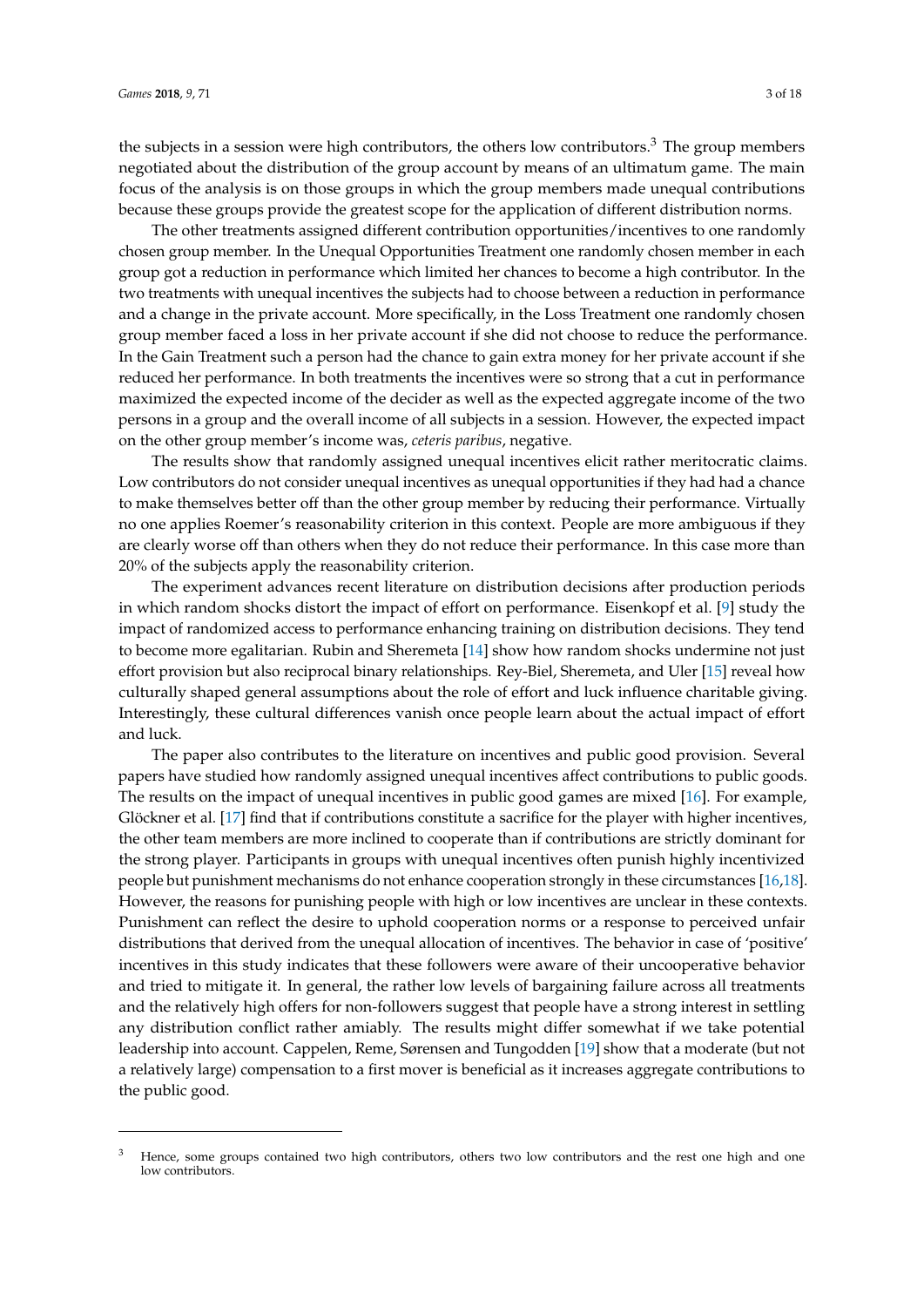The paper is structured as follows. Section [2](#page-3-0) describes the experimental design and identifies groups that allow for the most accurate treatment comparisons. Section [3](#page-6-0) presents the behavioral predictions. Afterwards I show the results and conclude the paper with a summary and a discussion of the results.

## <span id="page-3-0"></span>**2. Experimental Design**

The paper studies whether people perceive the random assignment of unequal incentives as unequal opportunities. In the context of this experiment, unequal opportunities lowered the probability of one randomly chosen group member (out of two) to make a high contribution to the common good of the group. With unequal incentives, the randomly chosen group member had—ex ante—the same contribution chances but she benefited privately from restricting her expected contributions. Hence, it is feasible, but arguably not reasonable, for that person to make the same contribution as the fellow group member. I explain the common features of the experiment in detail in the next subsection. This part also shows in detail how the design provides for equal and unequal opportunities. In the second subsection I explain the random assignment of unequal incentives and how I want to compare this assignment with the provision of unequal opportunities specifically. The subsection also contains a table that summarizes the experiment. Afterwards I discuss key features of the design and explain the interesting treatment comparisons.

#### *2.1. Experimental Details and the Provision of Unequal Opportunities*

Upon arrival in the lab the subjects took their randomly allocated seat, received their instructions and learned that they were in a group with another anonymous subject. The experiment then went through four stages. In the production stage (stage 1), the subjects had to count the number of zeros in tables that consisted of 150 randomly ordered zeros and ones (10 rows and 15 columns). The number of correctly counted tables defines the performance of a subject which influences her contribution to the group account (see below, stage 3). In Section [2.3](#page-5-0) I discuss in greater detail the benefits of a real effort task for the analysis and the particular advantages of letting the subjects count zeros.

Stage 2 induced either equal or unequal opportunities. One group member had 100 points in the private account and her performance in the production stage was not manipulated in subsequent stages of the experiment. In the *Equal Opportunities Treatment* both conditions also held for the other group member. In the *Unequal Opportunities Treatment* the other subject also had 100 points in the private account. However, her performance was reduced to 75% of the number of correctly counted tables. A die determined which group member was affected by this reduction. This ex-post performance then determined individual contributions to the group account. The best 50% in a session contributed 150 points, the rest 50 points.<sup>4</sup> Hence, some groups had a group account with 300 (100) points because both subjects were high (low) performers and contributed 150 (50) points each. In groups with a group account of 200 points, one member was a high contributor and the other a low contributor.

In stage 3, the subjects in all treatments learned about the contribution of each group member towards the group account (i.e., 50 or 150 points). Subjects never received information about the actual number of correctly counted tables of the other group member. More specifically, I did not provide any information about whether subjects with a cut in performance and a contribution of 50 points would have contributed 150 points to the group account without the cut.

In stage 4, the subjects decided about the distribution of the group account in an ultimatum game. Each group member made a distribution proposal and stated a minimum demand. One proposal was selected randomly. If the selected proposal exceeded or matched the demand of the other player, the proposal was implemented. If the proposal was too low the group account was eliminated even if the proposal of the other group member would have been accepted. After the experiment and

<sup>4</sup> In case of equal number of correctly counted tables, z-tree [\[20\]](#page-16-19) chose random numbers to determine the ranks.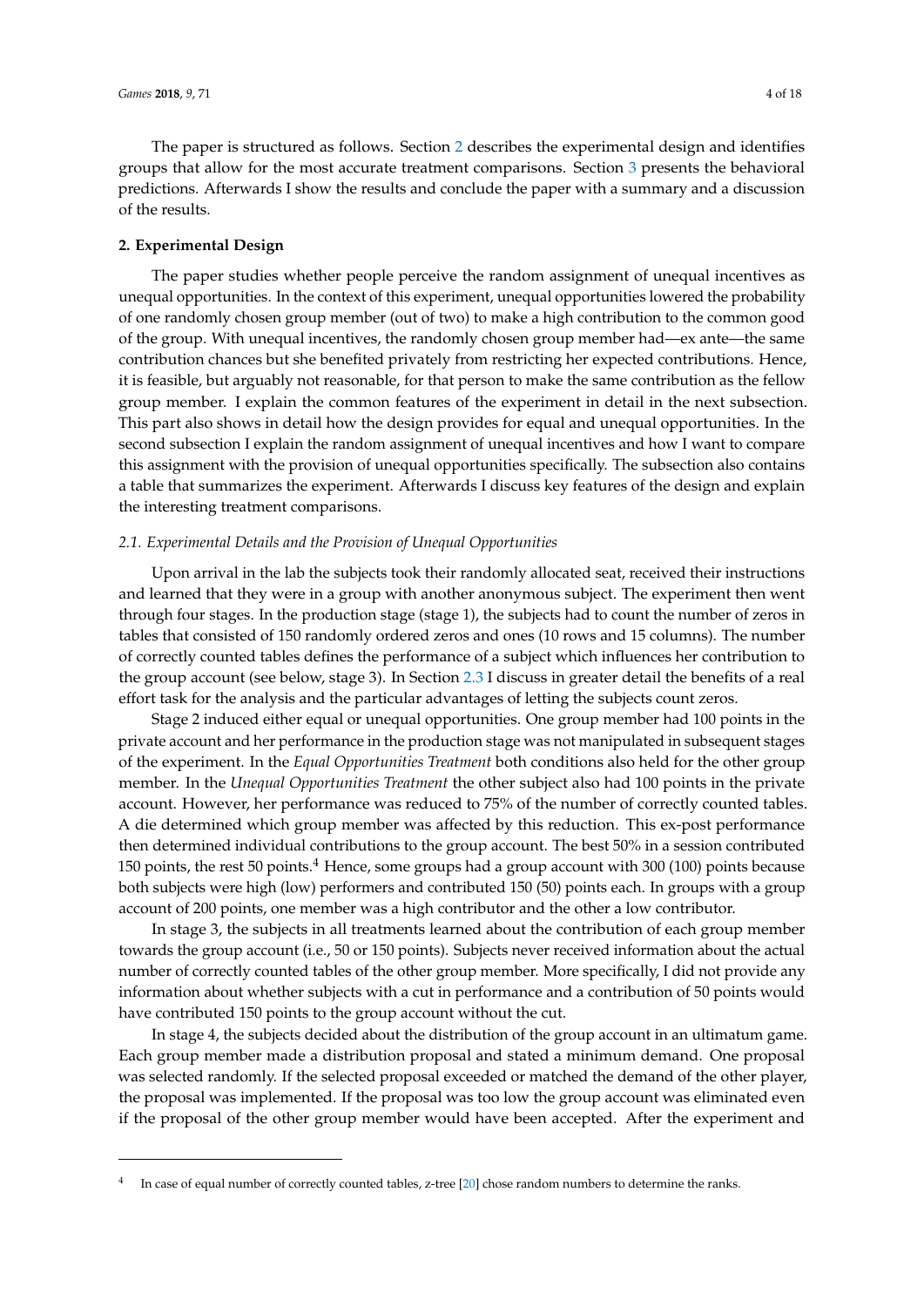an accompanying questionnaire the subjects received their earnings from the group and private accounts in cash.

#### *2.2. The Provision of Unequal Incentives*

The provision of unequal incentives occurred in stage 2 of the experiment (see the overview in Table [1\)](#page-4-0). Like in the Unequal Opportunities Treatment, subjects in the two *Unequal Incentives Treatments* faced a potential cut of 25% in the number of correctly counted tables. This potential reduction affected their relative performance and in consequence their contributions to the group account*.* However, the subjects faced a decision about whether they were ready to forego benefits in their private account in order to avoid this performance reduction.

<span id="page-4-0"></span>

|         |                                                                                                                                                                                                                                                                                                                                                                                                                                                                     |                                                                                                                                                                                                                                                                           | Equal<br>Opportunities | Unequal<br>Opportunities                                              | <b>Unequal Incentives</b><br>(Loss)                                        | <b>Unequal Incentives</b><br>(Gain)                                                         |  |  |
|---------|---------------------------------------------------------------------------------------------------------------------------------------------------------------------------------------------------------------------------------------------------------------------------------------------------------------------------------------------------------------------------------------------------------------------------------------------------------------------|---------------------------------------------------------------------------------------------------------------------------------------------------------------------------------------------------------------------------------------------------------------------------|------------------------|-----------------------------------------------------------------------|----------------------------------------------------------------------------|---------------------------------------------------------------------------------------------|--|--|
|         | Random assignment into groups of 2                                                                                                                                                                                                                                                                                                                                                                                                                                  |                                                                                                                                                                                                                                                                           |                        |                                                                       |                                                                            |                                                                                             |  |  |
|         | Production Stage: Real Effort Task                                                                                                                                                                                                                                                                                                                                                                                                                                  |                                                                                                                                                                                                                                                                           |                        |                                                                       |                                                                            |                                                                                             |  |  |
| Stage 1 |                                                                                                                                                                                                                                                                                                                                                                                                                                                                     |                                                                                                                                                                                                                                                                           |                        | Counting zeros in tables, as in Abeler, Falk, Götte and Huffman [21]. | The number of correctly counted tables determines undistorted performance. |                                                                                             |  |  |
|         |                                                                                                                                                                                                                                                                                                                                                                                                                                                                     |                                                                                                                                                                                                                                                                           |                        |                                                                       | Treatment Intervention (relevant for one of the two group members)         |                                                                                             |  |  |
| Stage 2 | Altern. 1                                                                                                                                                                                                                                                                                                                                                                                                                                                           |                                                                                                                                                                                                                                                                           |                        | Keep 100 points in<br>private account<br>Lose $25%$ of<br>performance | Keep 100 points in<br>private account<br>Lose $25%$ of<br>performance      | Win additional<br>1100 Points for private<br>account (10% prob.)<br>Lose 25% of performance |  |  |
|         |                                                                                                                                                                                                                                                                                                                                                                                                                                                                     | Keep 100 points in<br>Lose 100 points in<br>Altern. 2<br>private account.<br>private account.<br>(no choice)<br>Keep full performance<br>Keep full performance                                                                                                            |                        |                                                                       |                                                                            |                                                                                             |  |  |
|         |                                                                                                                                                                                                                                                                                                                                                                                                                                                                     | Information                                                                                                                                                                                                                                                               |                        |                                                                       |                                                                            |                                                                                             |  |  |
| Stage 3 | Determination of private account in the Gain Treatment if the relevant person has chosen Alternative 1.<br>(Throw of a die).<br>Performance reduction of 25% (if applicable).<br>Revelation of relevant decisions, contributions to the group account and private payoffs.<br>Contribution to the group account according to the number of correctly counted tables:<br>150 points: top 50% in a session (after reduction)<br>50 points: the remaining participants |                                                                                                                                                                                                                                                                           |                        |                                                                       |                                                                            |                                                                                             |  |  |
|         | Bargaining about the Distribution of the group account (Ultimatum Game)                                                                                                                                                                                                                                                                                                                                                                                             |                                                                                                                                                                                                                                                                           |                        |                                                                       |                                                                            |                                                                                             |  |  |
| Stage 4 | $\overline{\phantom{m}}$                                                                                                                                                                                                                                                                                                                                                                                                                                            | Each group member makes a distribution proposal.<br>Each group member states a minimum demand.<br>One proposal is selected randomly.<br>If the selected proposal exceeds the demand of the other player, it is implemented.<br>Otherwise the group account is eliminated. |                        |                                                                       |                                                                            |                                                                                             |  |  |
|         |                                                                                                                                                                                                                                                                                                                                                                                                                                                                     |                                                                                                                                                                                                                                                                           |                        |                                                                       | Questionnaire, Payment, Subjects leave the laboratory.                     |                                                                                             |  |  |

| Table 1. The experimental design. |  |  |  |  |
|-----------------------------------|--|--|--|--|
|-----------------------------------|--|--|--|--|

The two treatments with unequal incentives differ with respect to the monetary consequences of the decision. In the *Loss Treatment* the subjects had to decide whether they were ready to give up the 100 points in their private account in order to avoid a 25% cut in the number of correctly counted tables. The alternative was to keep the 100 points and accept the 25% cut in performance. In the *Gain Treatment* the subjects had to decide whether they were ready to give up a potential increase in the private account in order to avoid the 25% cut in the number of correctly counted tables. The alternative was to gain another 1100 points in the private account with a probability of 10% and accept the 25% cut in performance.

In both Unequal Incentives Treatments, the decision was relevant for exactly one of the two group members. The other group member kept the full performance and 100 points in the private account. A die determined whose decision was the relevant one. In the Gain Treatment a ten-sided die also determined whether a person received 1100 points if she had decided to have her performance cut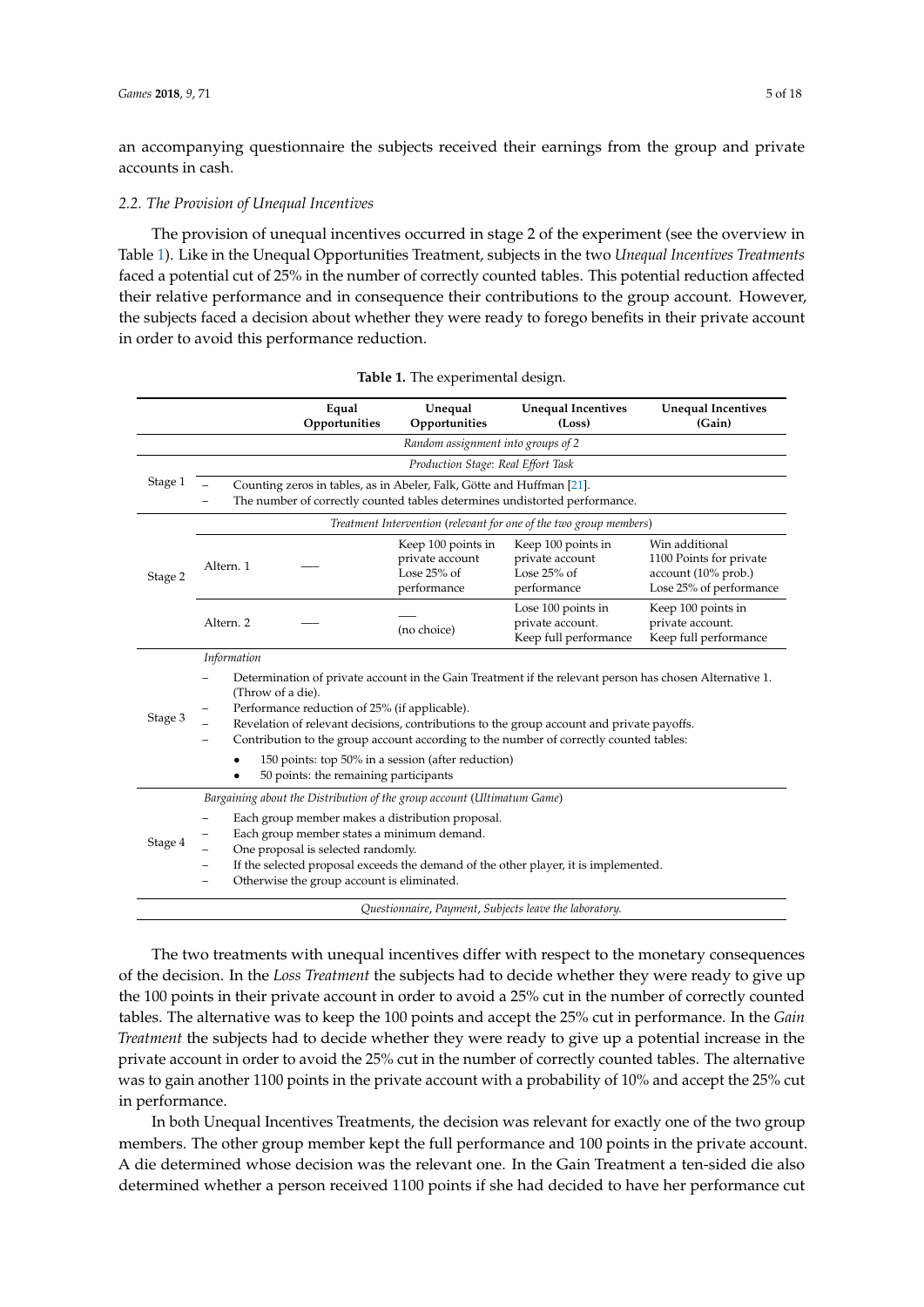by 25% and if that decision became relevant. In both treatments subjects received information about whose decision was relevant and its result. They also learned about the size of the private account of the other group member.

In both treatments subjects maximize their own payoff and aggregate payments if they accept the cut of 25% of the correctly counted tabels. In the Gain Treatment, I opted for a lottery because a pre-defined gain would have restricted a comparison across treatments. With the lottery, the focus is on those 90% of the deciders who followed the incentives but have 100 points in their private account nevertheless. The prize of 1100 points (rather than 1000) accounts for some potential moderate degree of risk aversion among the subjects.

#### <span id="page-5-0"></span>*2.3. Discussion of the Design*

At this point it is worthwhile to emphasize three key characteristics of the experimental design. First the reader may consider the real effort task as unnecessarily cumbersome. However, in comparison to monetary investments the choice of a real effort task actually simplifies the analysis of the subsequent distribution decisions. In the negotiation stage people do not have to take any differences in monetary investments into account. Moreover, subjects decide about their effort in the production phase before any role assignment. Hence, the results should not show any differences in pre-reduction performance across the roles. Furthermore, Abeler et al. ([\[21\]](#page-16-20) p. 473) describe the advantages of counting zeros: it "does not require any prior knowledge, performance is easily measurable, and there is little learning possibility; at the same time, the task is boring and pointless, and we can thus be confident that the task entailed a positive cost of effort for subjects". Since this task is (psychologically) costly and implies no intrinsic value for the subjects or the experimenter it enforces a sense of entitlement regarding the distribution of the group account. At the same time, I expect no differences in the performance across treatments. While the marginal benefits of effort differ across the treatments, I expect them always to be larger than the marginal psychological costs of effort because the production stage is sufficiently short.

Second, the incentives for a reduced contribution to the group account are very strong in the treatments with unequal incentives. I chose these extreme values because it should be a clearly reasonable and indeed dominant strategy to follow the incentives. Reducing the performance is also efficient at the group level. Hence it is not unreasonable to act in this way.

Third, the minimum demand in the ultimatum game measures what a subject perceives to be her own minimum entitlement. The ultimatum game also provides for measure of conflict between the group members. Conflicts occur when the minimum demand of one group member is incompatible with the distribution offer of the other member.

Regarding the procedural details, I conducted 26 sessions with a total of 722 subjects. All sessions took place between June 2012 and December 2013 at the Lakelab at the University of Konstanz. Subjects were students from the University of Konstanz who were recruited with the software "ORSEE" [\[22\]](#page-16-21). The experiments were computerized with the software "z-Tree" [\[20\]](#page-16-19). Each subject participated in one of the treatments only. They received written instructions and comprehension questions that had to be answered correctly before the experiment could start. The sessions lasted approximately 60 min. All subjects received their payment privately at the end of their session.

#### <span id="page-5-1"></span>*2.4. Relevant Treatment Comparisons*

#### 2.4.1. Comparison of Demands

The groups in the experimental treatments can differ with respect to the private earnings, contribution patterns, and the size of the group account. Regarding the last criterion, we can obtain groups with a group account of 100 points (if each group member contributes 50 points), 200 points (if one group member contributes 50 points and the other 150 points), and 300 points (if each group member contributes 150 points).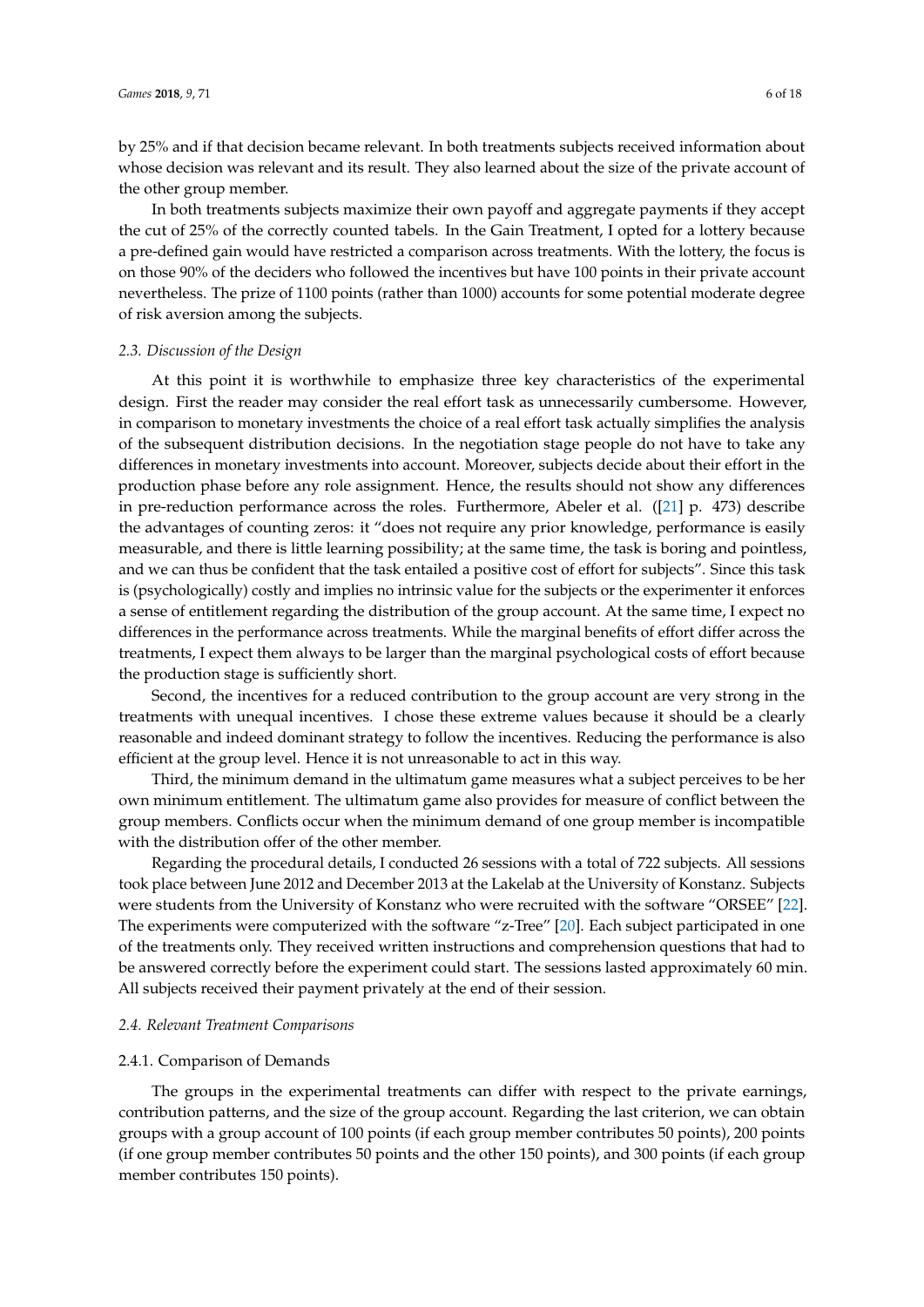The groups with heterogeneous contributions are the focus of this study. The potential variation between these groups is enormous even though the size of the group account is 200 points in all these groups. In the Unequal Opportunities Treatment we can observe the following group types. Either the group member with worse opportunities (i.e., the one with a cut in performance) contributes 50 points, while the other group member contributes 150 points. Alternatively the group member with worse opportunities contributes 150 points, while the other group member provides 50 points. Of course I expect the first group type to occur more frequently because the opportunities are assigned randomly.

In the Unequal Incentives Treatments the variation of potential group types is larger. There is exactly one person in each group for whom the incentivized decision regarding the private account and the performance reduction is relevant. This person can follow the incentives by choosing alternative 1 over alternative 2 (in which case I call her a *follower*) or she can leave the performance untouched at the expense of her private account (in which case I call her a *non-follower*). Ignoring the ex-post irrelevant choices of the other group members we obtain eight different group types in the Unequal Incentive Treatments. However, most groups are likely to have the following characteristics: The follower contributes 50 points, the other group member 150 points. The follower has 100 points in her private account. The incentives are strong, so most people will follow the incentives. Because the followers are disadvantaged they are more likely to contribute less to the group account than the other group member. Because people in the Gain Treatment win an additional 1100 points with a probability of 10% only, most followers will have 100 points in their private account when they enter the ultimatum game.

In summary the following groups with 200 points in their group account provide for the most prominent and interesting treatment comparison:

- 1. Equal Opportunities Treatment: All groups with asymmetric contributions.
- 2. Unequal Incentives (Gain): All groups in which a follower with 100 points in her private account contributes 50 points, while the other group member contributes 150 points.
- 3. Unequal Incentives (Loss): All groups in which a follower with 100 points in her private account contributes 50 points, while the other group member contributes 150 points.
- 4. Unequal Opportunities: All groups in which the group member with worse opportunities contributes 50 points, the other group member 150 points.

Given these subgroups two aspects can determine treatment differences. The behavior of the subjects may change or we observe a selection process into the different subsamples within the treatments. The result section will disentangle these different processes.

#### 2.4.2. Comparison of Offers

For the assessment of fairness preferences, the offers in an ultimatum game typically do not provide clean information because strategic considerations about what the other player is ready to accept also influence the choice of offer. However, the design of this experiment allows for some comparisons in the Gain and Loss Treatments. In these treatments we can compare the offers of those people whose own decisions regarding following the incentives have turned out to be irrelevant. Since these hypothetical followers and non-followers obtained randomly allocated group members with the same observable characteristics, their beliefs should not differ if one assumes common knowledge about rational agents. Hence, any difference in offers between followers and non-followers is due to different fairness preferences.

## <span id="page-6-0"></span>**3. Behavioral Predictions**

## *3.1. Effort, Luck and Minimum Demands*

The predictions focus on the differences in minimum demands across treatments in case of unequal contributions. In every treatment a *homo oeconomicus* will set her minimum demand to 0 points and accept every offer. Outcome-oriented models of social preferences like Fehr and Schmidt [\[23\]](#page-16-22) or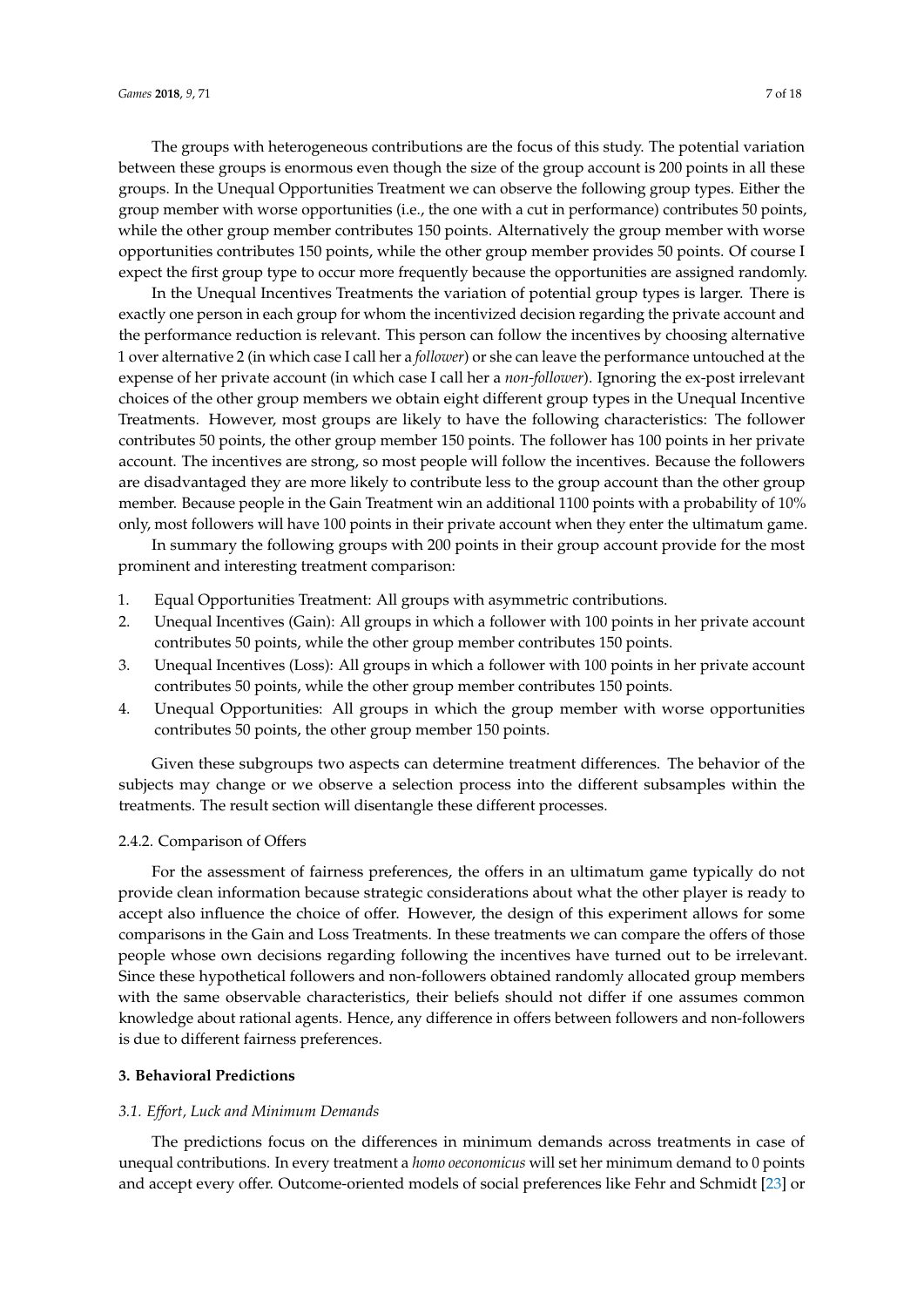Bolton and Ockenfels [\[24\]](#page-16-23) also do not predict any aggregate differences in demands, neither between high and low contributors nor across the treatments. High and low contributors have the same bargaining position and the size of the private account does not differ across the relevant comparison groups (it is always 100 points for each group member in these groups). These observations are not in line with the overwhelming empirical insights from dictator games. Dictator choices are less egalitarian and more meritocratic when effort rather than luck determines the pie size that has to be distributed.<sup>5</sup> Eisenkopf et al. [\[9\]](#page-16-3) make similar observations for minimum demands in the context of a variant of the ultimatum game.

Cox, Friedman, and Gjerstad [\[29\]](#page-17-0) explain such behavior in the ultimatum game via differences in perceived entitlements. More specifically, high contributors will have a higher sense of entitlement than low contributors. This difference in perceived entitlements is smaller if luck rather than effort determines the source of income. If the perceived entitlement is higher than the offer, the receiver will reject the offer. In the Equal Opportunities (EO) Treatment high (low) contributors fully earn their high (low) position. The Unequal Opportunities Treatment (UO), provides the setting in which luck has the largest impact on the individual contribution. Hence, the order of entitlements implies the following predictions.

**Hypothesis H1.** (*Minimum Demands in the Benchmark Treatments*): (*a*) *In all treatments high contributors make higher claims than low contributors*; (*b*) *Low contributors in the Equal Opportunities Treatment make lower claims than low contributors in the Unequal Opportunities Treatment*.

### *3.2. Effort and Luck in Treatments with Unequal Incentives*

The predictions for the Gain and Loss Treatments focus at first on the decision about whether to follow the randomly assigned incentives. This response to incentives signals a person's intentions. Intentions-based models of social preferences like Falk and Fischbacher [\[12\]](#page-16-10) claim that we can infer a person's intentions by comparing her choice with the decision of other people in the same context (see also McCabe, Rigdon, and Smith [\[30\]](#page-17-1)). With an increasing number of people deciding against the incentives, the intentions behind choosing the payoff maximizing outcome seem rather malign. On the other hand, if all people follow the incentives and suffer from a subsequent reduction in expected, it is more difficult to attribute negative intentions. Apparently, the choice set does not offer a sensible alternative. In such a context, unequal incentives resemble unequal opportunities.

In both treatments (Gain and Loss) it is clearly payoff maximizing to reduce the performance. Such a decision also increases the aggregate welfare of the group even if it decreases the expected size of the group account. Regarding all participants in a session it is also the efficient decision because the aggregate value of all group accounts in a session is fixed. However, people consider avoiding a loss at the expense of others as less malign than attempting to get an additional benefit [\[31\]](#page-17-2). Hence, fewer people will follow the incentives in the Gain Treatment than in the Loss Treatment which implies that actual followers signal rather malign intentions.

**Hypothesis H2.** (*Response to Incentives*): (*a*) *Most subjects in the Gain and Loss Treatment will reduce their performance*; (*b*) *In the Gain Treatment the share of people who choose to reduce their performance is lower than in the Loss Treatment*.

The pursuit of incentives provides a straight-forward way of assessing the relative status of high and low contributors in the Gain and Loss Treatments. According to this criterion the impact of luck

<sup>5</sup> Examples include Cherry, Frykblom and Shogren [\[25\]](#page-16-24), Cappelen et al. [\[8\]](#page-16-2), Oxoby and Spraggon [\[26\]](#page-16-25), Lefgren, Sims and Stoddard [\[27\]](#page-16-26), Tonin et al. [\[28\]](#page-16-27).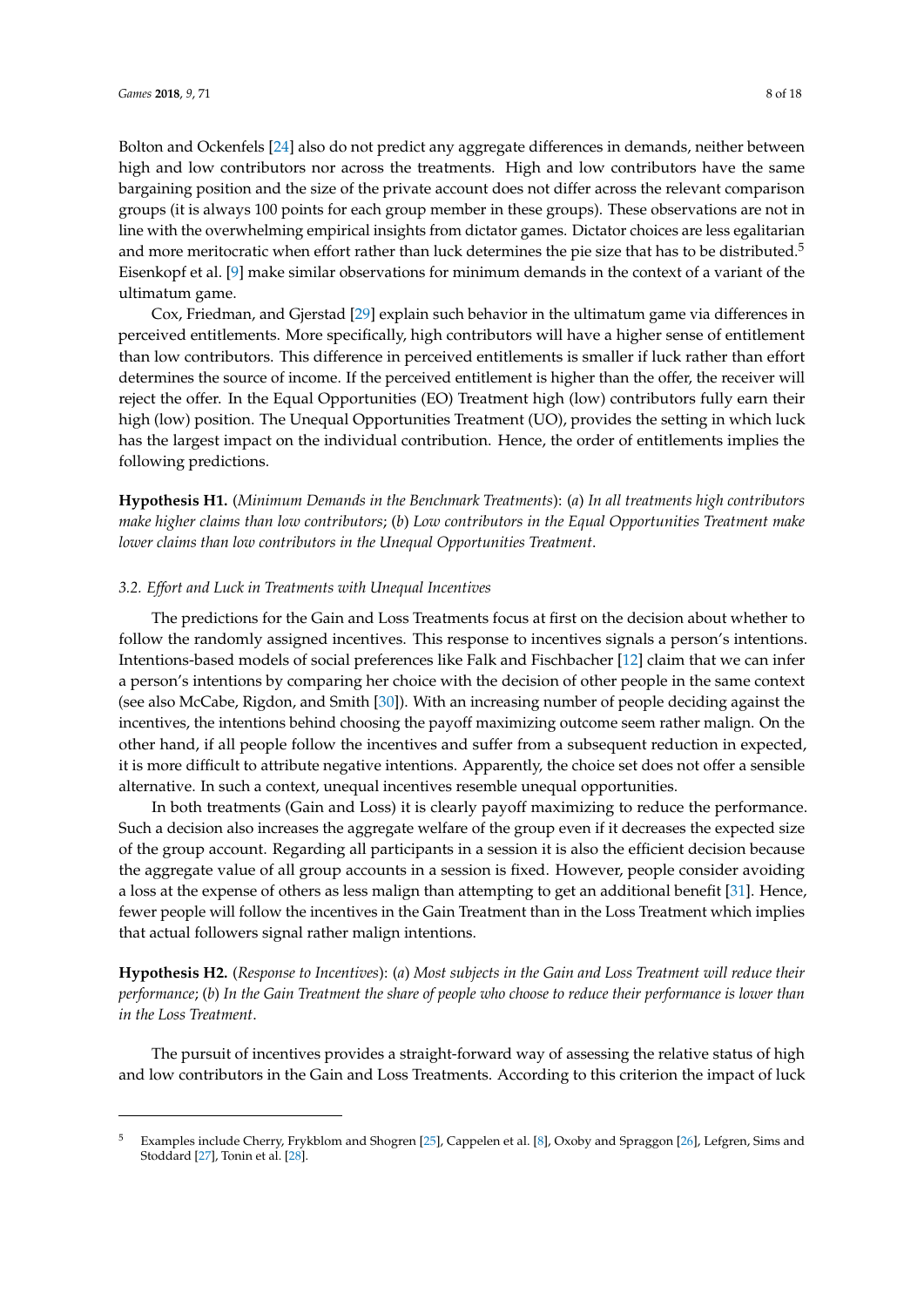increases in the number of people who follow the randomly assigned incentives. It determines to which extent people perceive unequal incentives as unequal or equal opportunities.

**Hypothesis H3.** *Minimum demands of low contributors in both Unequal Incentive Treatments are higher than in the Equal Opportunities Treatment. They are ordered as follows across the treatments*:

$$
Equal \,Opportunities < Gain < Loss \leq Unequal \,Opportunities \tag{1}
$$

As mentioned in the introduction, not all measures of distributive justice allow for such differentiated appreciation of status. Konow's [\[13\]](#page-16-11) accountability criterion would capture all differences in contributions in the Unequal Incentives Treatments as endogenous outcomes since both high and low contributors had the same opportunities to contribute. With this perspective, the order of minimum demands of low contributors would be as follows:

$$
Equal \,Opportunities = Gain = Loss < Unequal \,Opportunities \tag{2}
$$

## **4. Results**

I present the results in the following order. At first I test the hypotheses with the data from the experiment. Then the paper has a closer look at whether the key treatment differences in the relevant subsamples derive from changes in behavior or self-selection of subjects into the different subsamples. Afterwards I look at differences in offers. Appendix [B](#page-15-0) contains tables about claims in case of equal contributions. They show no systematic differences across treatments and subsamples.

#### <span id="page-8-1"></span>*4.1. Task Performance and Incentive Impact*

Table [2](#page-8-0) documents the average performance of subjects in the different treatments. As expected, Wilcoxon rank-sum tests reveal no significant differences between the treatments. The table also shows the effectiveness of the different incentive schemes. After production all subjects in the treatments with unequal incentives had to decide whether they accepted a cut in their performance in order to get a potential gain or avoid a loss on their private account. Most people followed the incentives. However, while 89% accepted that cut in the Loss Treatment only 67% did so in the Gain Treatment. According to the Fisher Exact test this difference is significant  $(p < 0.01)$ . These results support Hypotheses H2(a) and H2(b).

<span id="page-8-0"></span>

|                        |                 | Equal<br>Opportunities | Unequal<br>Incentives (Gain) | Unequal<br>Incentives (Loss) | Unequal<br>Opportunities |
|------------------------|-----------------|------------------------|------------------------------|------------------------------|--------------------------|
| Number of correctly    | Mean (st. dev.) | 14.21 (4.91)           | 14.09 (4.71)                 | 13.64 (5.27)                 | 14.42 (5.11)             |
| counted tables         | Median          | 14                     | 13                           | 14                           | 15                       |
| Followers <sup>*</sup> |                 | n.a.                   | 185                          | 147                          | n.a.                     |
| N                      |                 | 140                    | 276                          | 166                          | 140                      |

**Table 2.** Average performance and incentive impact across the treatments.

\* Followers are subjects who decide in line with the incentives.

## Result 1 (Response to Incentives)

- (a) Most subjects in the Gain and Loss Treatment reduce their performance.
- (b) In the Gain Treatment the share of people who choose to reduce their performance is lower than in the Loss Treatment.

## *4.2. Bargaining Behavior*

The large share of people in the Gain Treatment who did not follow the incentives required a substantially larger subject pool in this treatment. First of all, it required more subjects to get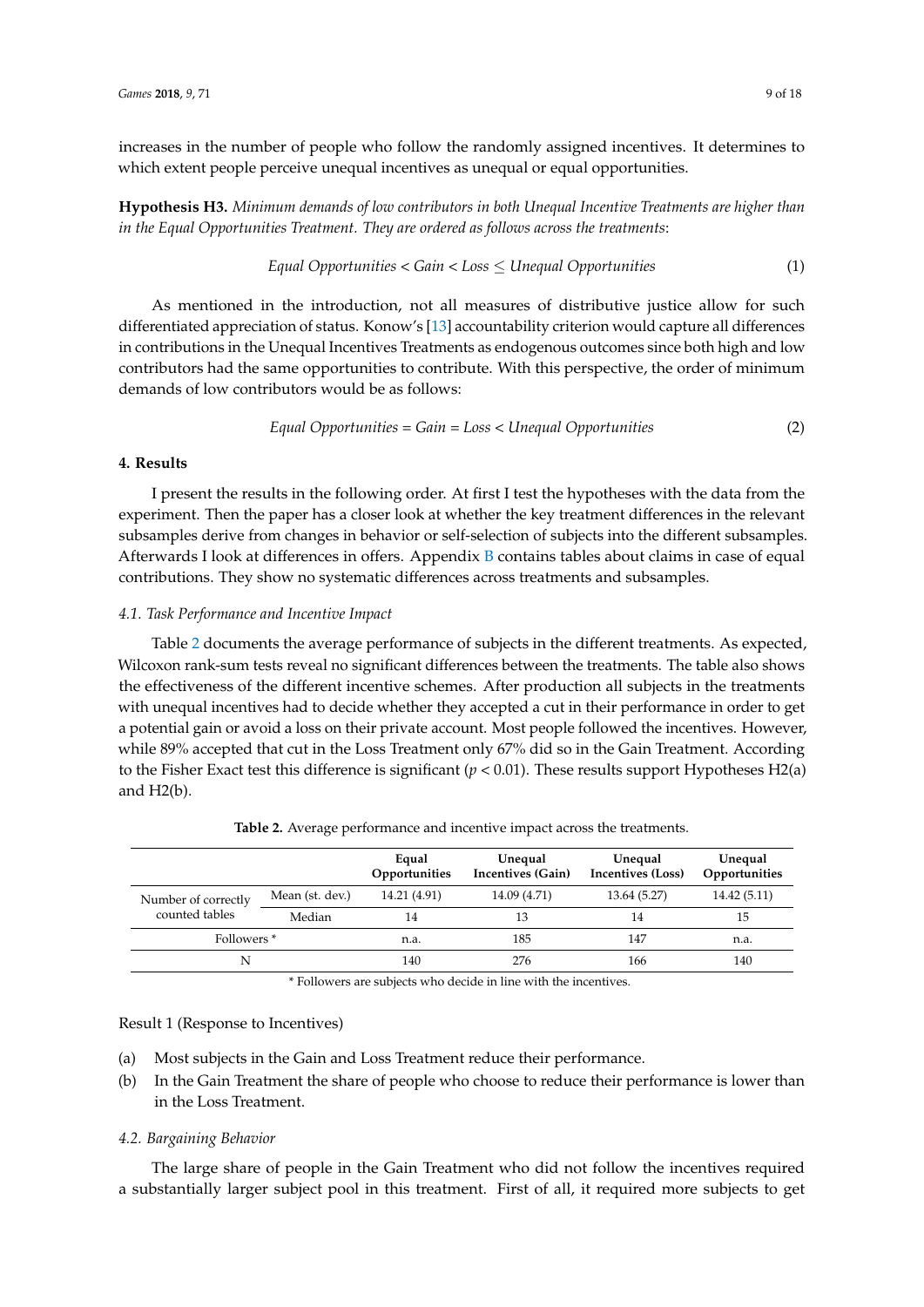sufficient data for the treatment comparison. Furthermore, more data was necessary to investigate how the reaction to the incentives affected the decisions of the group members. These choices affect the number of comparable observations that have been defined in Section [2.4.](#page-5-1) Table [3](#page-9-0) shows the number of all groups and the number of the comparable groups (bold letters). Appendix [B](#page-15-0) provides a detailed summary of all subsamples in each treatment.

<span id="page-9-0"></span>

|                          |                                                                                           | Equal<br>Opportunities | Unequal<br>Incentives (Gain) | Unequal<br>Incentives (Loss) | Unequal<br>Opportunities |
|--------------------------|-------------------------------------------------------------------------------------------|------------------------|------------------------------|------------------------------|--------------------------|
| Group account 200 points |                                                                                           | 34                     | 72                           | 47                           | 40                       |
|                          | Disadvantaged member<br>contributes 50 points                                             |                        |                              |                              | 33                       |
| Subsamples               | Follower contributes 50 points.<br>The follower has 100 points in<br>her private account. |                        | 31                           | 31                           |                          |
| Group account 300 points |                                                                                           | 18                     | 33                           | 18                           | 15                       |
| Group account 100 points |                                                                                           | 18                     | 33                           | 18                           | 15                       |

**Table 3.** Number of (relevant) groups in the different treatments.

The bold numbers show those groups that constitute the samples for the relevant treatment comparisons. Followers are subjects who decide in line with the incentives. Appendix [B](#page-15-0) provides detailed information about subsample in the different treatments.

The hypotheses focus on the different claims in case of unequal contributions (i.e., one group member contributes 50 points, the other 150). For the comparisons I study the above mentioned relevant subsamples (in bold letters) and report p-values from two-sided Wilcoxon rank-sum tests.

Table [4](#page-9-1) shows the minimum demands of the relevant low and high contributors. Overall the results confirm that neither selfish preferences nor inequity aversion explain the claims appropriately. I find strong support for the proportionality hypothesis H1 as high contributors make stronger claims than low contributors. The differences in minimum claims between high and low contributors are highly significant in all treatments (all *p*-values < 0.001) even though high and low contributors have (in theory) equal bargaining power. The difference between the minimum claims of high contributors across the treatments is somewhat smaller and they vary stronger than the claims of low contributors. They do not differ across the treatments (all *p*-values > 0.5). Status differences are not so important for high contributors if they get at least 50% group account. Regarding the low contributors in the benchmark treatments the claims are ordered as predicted in Hypothesis H1(b). They are at the lowest in the Equal Opportunities Treatment, while the Unequal Opportunities Treatment provides for the highest claims. The difference between these two benchmarks is significant ( $p = 0.011$ ).

|--|

<span id="page-9-1"></span>

|                              | <b>Equal Opportunities</b> | Unequal Incentives (Gain) | Unequal Incentives (Loss) | <b>Unequal Opportunities</b> |
|------------------------------|----------------------------|---------------------------|---------------------------|------------------------------|
| <b>All Low Contributors</b>  | 54.08 (15.59)              | 59.46 (20.44)             | 58.09 (19.69)             | 62.73 (20.26)                |
| Relevant Subsample           |                            | 56.16 (20.51)             | 60.65 (16.21)             | 64.67 (21.48)                |
| <b>All High Contributors</b> | 101.03 (28.65)             | 102.63(25.13)             | 100.40 (25.98)            | 99.23 (28.90)                |
| Relevant Subsample           |                            | 95.48 (28.85)             | 99.97 (21.80)             | 99.06 (25.96)                |

The bold numbers show those groups that constitute the key samples for our treatment comparisons. Standard deviations are in parentheses. Followers are subjects who decide in line with the incentives.

Result 2 (Minimum Demands in the Benchmark Treatments)

- (a) In all treatments high contributors make higher claims than low contributors.
- (b) Low contributors in the Equal Opportunities Treatment make lower claims than low contributors in the Unequal Opportunities Treatment.

In the Gain Treatment low contributors do not consider unequal incentives as unequal opportunities  $(p = 0.049)$ . Their claims are close to those in the Equal Opportunities Treatment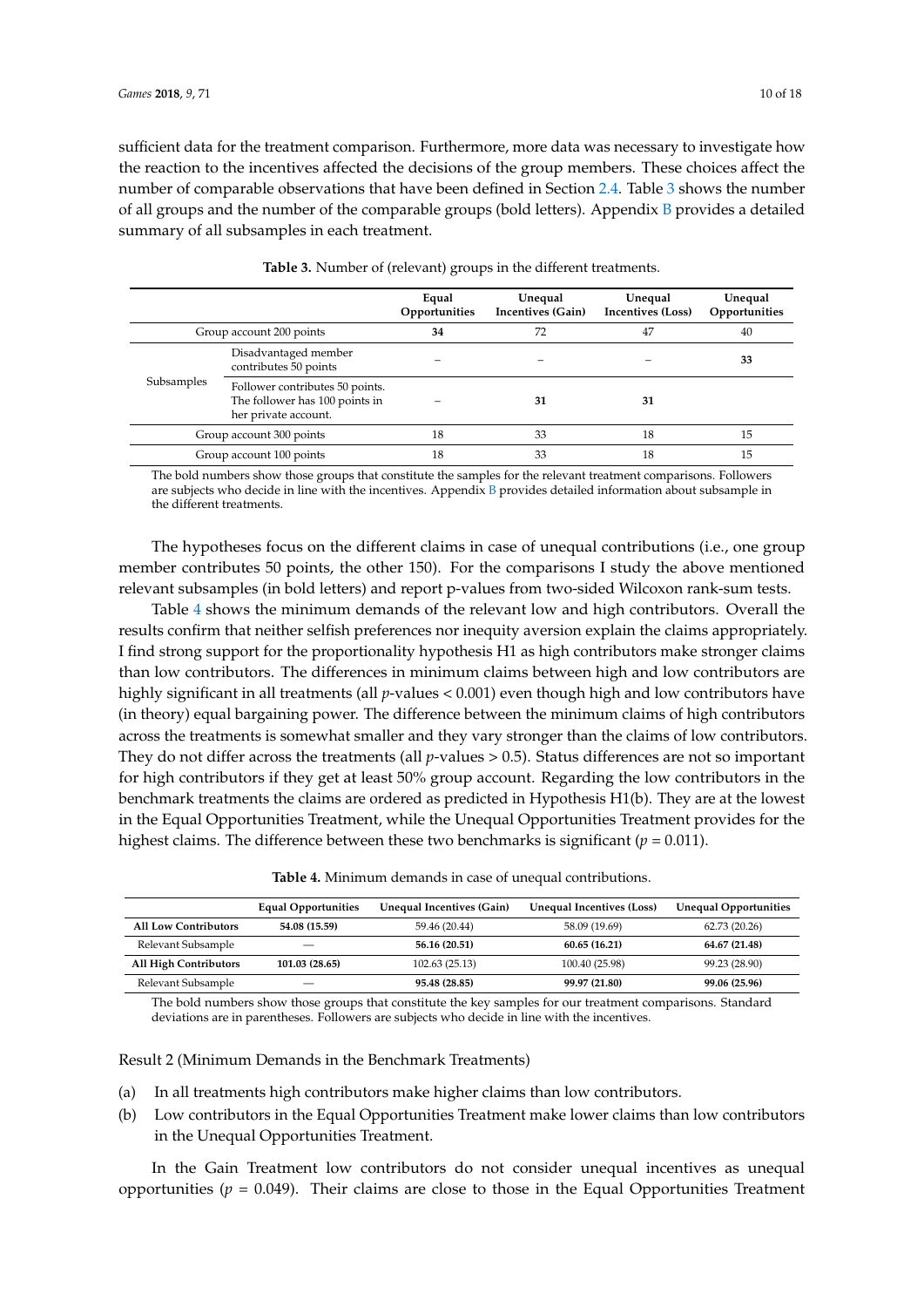which is not in line with Hypothesis H3. In the Loss Treatment the average minimum demands of low contributors differ from those in Equal Opportunities Treatment (*p* = 0.055) but not from the ones in the Unequal Opportunities Treatment (*p* = 0.287). Given the seemingly large differences in mean average demands this last result seems surprising and I disentangle it in more detail below.

Result 3: Minimum Demands of Low Contributors in Both Unequal Incentive Treatments Do Not Differ Significantly from Those in the Equal Opportunities Treatment. They Are Ordered As Follows across the Treatments *Games* **2018**, *9*, x FOR PEER REVIEW 11 of 18

$$
Equal \,Opportunities \leq Gain \leq Loss \leq Unequal \,Opportunities \tag{3}
$$

with

#### *Gain* < *Unequal Opportunities and Equal Opportunities* < *Loss* (4) *Equal Opportunities ≤ Gain ≤ Loss ≤ Unequal Opportunities* (3)

The relatively large variation of claims within each treatment in Table [4](#page-9-1) already suggests that people differ with respect to their perceived entitlements. Such a heterogeneity is also well known in the literature [\[8\]](#page-16-2). We explore how this heterogeneity affects the treatment differences. Figure [1](#page-10-0) shows the cumulative distribution of minimum claims of the relevant low contributors. Claims smaller or equal to 50 points can be considered as meritocratic because these participants do not demand more than they have contributed and do not take differences in status into account. Only claims larger than 50 points do so. 50 points do so. the distribution of himmitten claims of the felevant fow contributors. Claims  $t_{\rm tot}$  have contributed and do not take differences into account. Only claims larger than  $\alpha$ 

<span id="page-10-0"></span>

**Figure 1.** Cumulative distribution of minimum claims of low contributors across the treatments. **Figure 1.** Cumulative distribution of minimum claims of low contributors across the treatments.

 $F_{\rm eff}$  reveals that the treatment differences are not stronger because at least  $4$ Figure [1](#page-10-0) reveals that the treatment differences are not stronger because at least  $40\%$  of low contributors accept meritocratic distributions in any treatment. Hence, our status-based theoretical framework can explain the behavior of 60% of the subjects in the Unequal Opportunities and Incentive of most. Given that some neeple also equal various small coalitation elaine. Treatments at most. Given that some people also apply rather strict egalitarian claims even in the case of equal opportunities the scope for treatment effects is rather small. In the Equal Opportunities Treatment, the share of meritocratic claims is much higher than in the Unequal Opportunities Treatment. (70.5% vs.  $42.4\%$ ;  $p < 0.02$  according to the Fischer-Exact Test). In the Gain Treatment 70.9% make in the Loss Treatment make meritocratic claims. Hence, more than  $20$  of low contributors take status take status take status take status take status take status take status take status take status take status take status meritocratic claims. Hence the random assignment of potential gains induces virtually no one to consider status differences. At the same time, only 48.4% of the low contributors in the Loss Treatment make meritocratic claims. Hence, more than 20% of low contributors take status into account once the incentives are not about potential gains any more.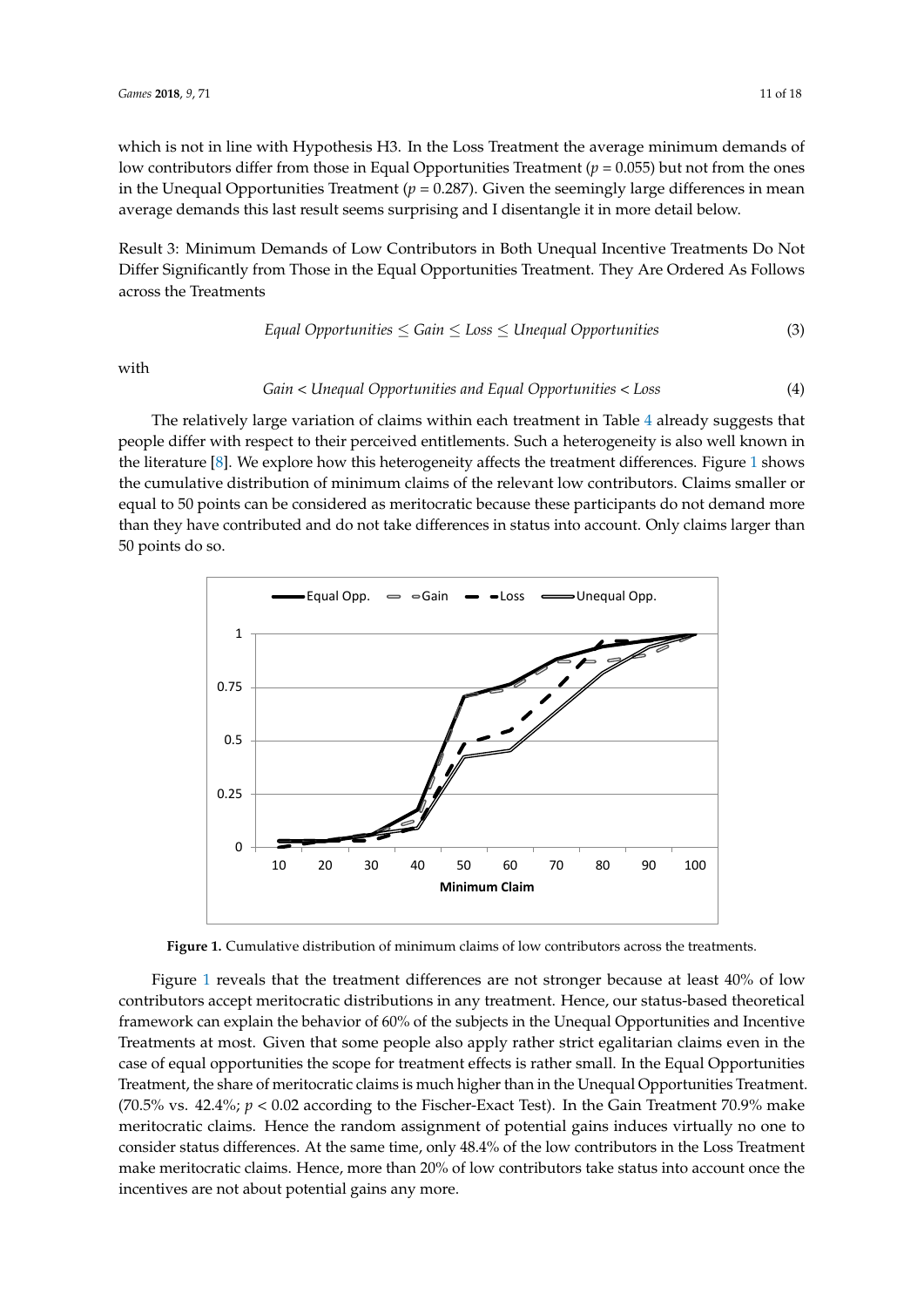The figure also provides some information about the differences between the Loss Treatment and the Unequal Opportunities Treatment. The above mentioned insignificant test results regarding the differences in minimum claims of low contributors mainly derive from the fact that the share of meritocratic claims is about the same in both treatments (48.4% vs. 42.4%). However, the non-meritocratic demands (all demand > 50 points) differ to some extent. They are, on average, 73.75 points in the Loss Treatment (16 observations) and 79.68 points in the Unequal Opportunities Treatment (19 observations). The difference is significant at the 10% level (*p* = 0.092) and indicates that even in the Loss Treatment low contributors do not consider unequal incentives entirely as unequal opportunities.<sup>6</sup>

#### *4.3. Selection Effects or Change in Behavior*

In this subsection I study whether the treatment differences in the minimum demands of low contributors derived from selection effects or behavioral changes. In the Unequal Opportunities Treatment some high performers became low contributors because of the randomly assigned reduction in performance. Without this handicap some low performers would have been high contributors. A behavioral effect of the treatment implies that the difference in claims occurred because the handicap induced disadvantaged people to increase their claim. A selection effect implies that slightly more productive participants make higher claims than the less productive. In this case the treatment difference in minimum demands derives from the fact that the low contributors are more productive in the Unequal Opportunities Treatment. Hence, any empirical support for the selection effect rests on the idea that minimum claims increase in the undistorted productivity of the person. Hence, a test on selection effects studies high performers who became low contributors and compares their minimum claims with 'true' low performers in the treatment with unequal opportunities. According to the rank-sum test these demands do not differ significantly in any treatment ( $p = 0.98$ ).

The results documented in Table [5](#page-11-0) also do not provide support for such a selection effect. Model 1 in this table shows how minimum claims of high and low contributors (above and below median performers) depend on their performance in their real effort task. The relevant coefficient is actually insignificantly negative. Model 2 distinguishes within the high and low contributors. The 2nd and 3rd quartile show those subjects whose contributions could have been altered in the Unequal Opportunities Treatment. Even within these subgroups the actual impact of performance on claims is effectively zero. Hence, the differences in Treatments do not derive from productivity dependent selection effects.

|                                    | Model 1                | Model 2            |
|------------------------------------|------------------------|--------------------|
| Performance                        | $-1.049(0.853)$        | 1.657(3.400)       |
| 3rd Quartile (Performance $> 10$ ) |                        | $-4.861(43.556)$   |
| Perfomance $\times$ 3rd Ouartile   |                        | $-0.958(4.477)$    |
| 2nd Ouartile/Above Median          | $41.360 * (24.476)$    | 49.973 (102.820)   |
| Perfomance $\times$ Above Median   | 0.757(1.504)           | $-3.389(5.477)$    |
| 1st Quartile (Performance $> 10$ ) |                        | 67.746 (74.387)    |
| Perfomance $\times$ 1st Quartile   |                        | $-2.275(4.476)$    |
| Constant                           | $65.040$ *** $(9.857)$ | 47.486 ** (22.609) |
| N                                  | 68                     | 68                 |
| $R^2$                              | 0.512                  | 0.524              |

<span id="page-11-0"></span>**Table 5.** OLS Estimation on the impact of task performance on minimum claims of high and low contributors in the Equal Opportunities Treatment.

Significance levels: \*\*\* *p* < 0.01; \*\* *p* < 0.05; \* *p* < 0.1.

 $6$  All other treatment comparisons in minimum demands differentiated for meritocratic and non-meritocratic claims turn out as insignificant.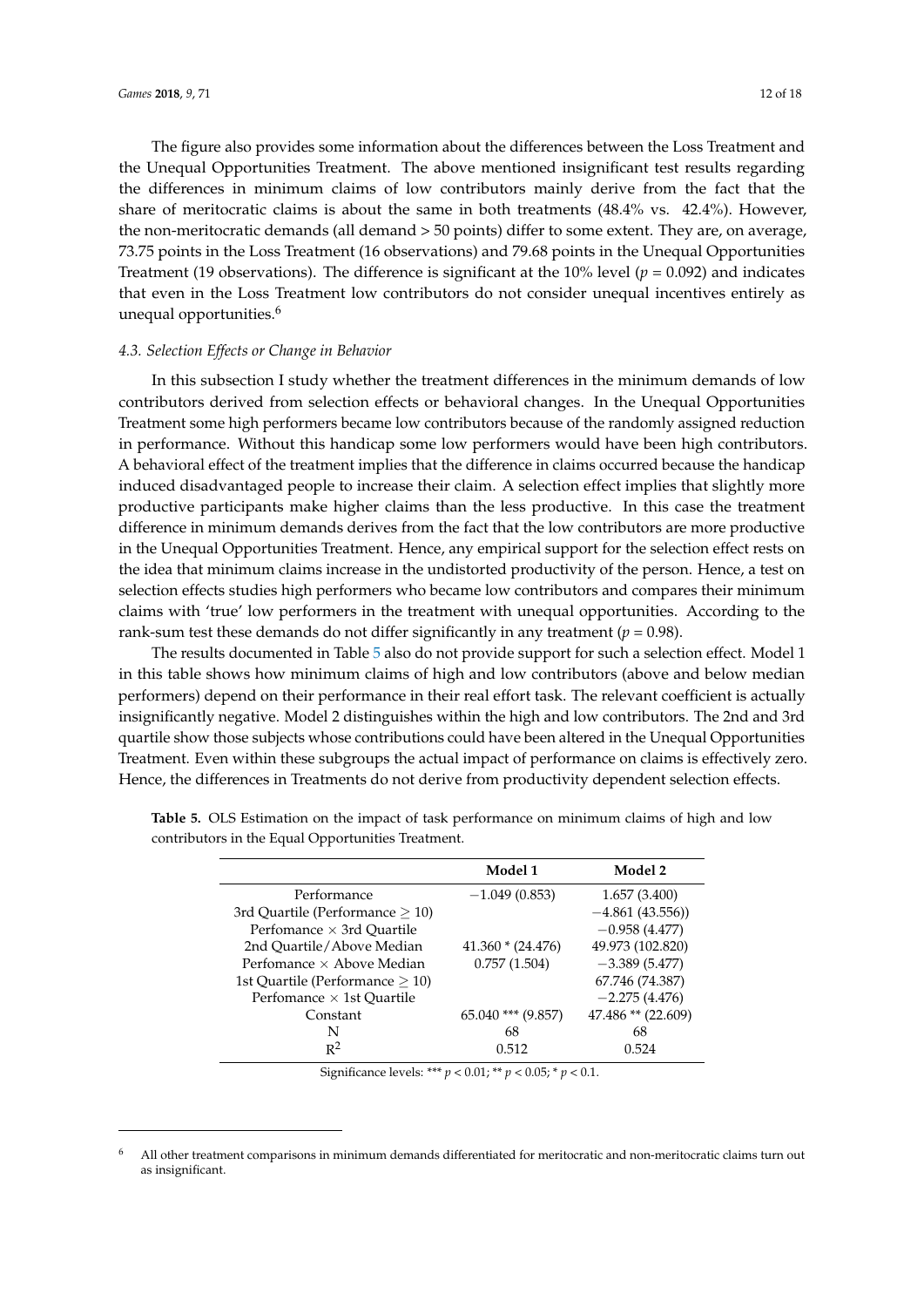Now I focus on whether the treatment differences in minimum demands of low contributors between Unequal Opportunities Treatment and the Gain Treatment derive from selection effects or changes in behavior. Such a selection effect would support the intuitive claim that minimum demands in the Gain Treatment are lower because people who follow the incentives are more ready to accept inequality than those who do not follow.

This reasoning requires that people who do not follow the incentives make particularly high minimum demands. To test whether this is correct it is helpful to recall that these subjects in the Gain Treatment are comparable to low contributors from the Equal Opportunities Treatment. They kept their full performance and 100 points in their private account. However, in case of the investigated selection effect they should have made much higher minimum demands.

Table [6](#page-12-0) shows that this is not the case. The minimum demand of these low-contribution non-followers does not differ from those in the Equal Opportunities Treatment. Nor does it differ from low contributors in the Gain Treatment who chose to reduce their performance (all *p*-values > 0.37). Hence these results imply that treatment differences in the minimum demands of low contributors between the Gain Treatment and Unequal Opportunities Treatment derive from behavioral changes rather than selection effects.

<span id="page-12-0"></span>**Table 6.** Minimum demands of low contributors in the Gain Treatment in case of unequal contributions*,* differentiated for followers and non-followers.

|                  | <b>Equal Opportunities Treatment</b> | <b>Unequal Incentives (Gain)</b> |               |  |
|------------------|--------------------------------------|----------------------------------|---------------|--|
|                  |                                      | Follower                         | Non-Follower  |  |
| Demand (St. Dev) | 54.08 (15.59)                        | 56.16 (20.51)                    | 55.71 (19.10) |  |
| N                | 34                                   |                                  | 14            |  |

Result 4: Self-Selection Effects Do Not Explain the Treatment Differences in Minimum Demands of Low Contributors

## *4.4. An Analysis of Offers and Rejection Rates*

Now the focus shifts to the offers. Table [7](#page-12-1) shows the distribution offers of high and low contributors in the different treatments. In all treatments low contributors make significantly higher offers than high contributors (all *p*-value < 0.001). The offers in the two benchmark treatments (Equal and Unequal Opportunities Treatments) do not differ significantly across the treatments. This holds for offers of both high and low contributors  $(p = 0.110$  and 0.112, respectively).

| Table 7. Distribution offers and negotiation failure in case of unequal contributions. |  |  |
|----------------------------------------------------------------------------------------|--|--|
|----------------------------------------------------------------------------------------|--|--|

<span id="page-12-1"></span>

|                         |                 | <b>Equal Opportunities</b><br><b>Treatment</b> | Unequal<br>Incentives (Gain) | Unequal<br><b>Incentives (Loss)</b> | Unequal<br>Opportunities |
|-------------------------|-----------------|------------------------------------------------|------------------------------|-------------------------------------|--------------------------|
| All High                | Offer (St. Dev) | 77.94 (18.35)                                  | 82.306 (19.675)              | 87.47 (22.25)                       | 82.63 (17.36)            |
| Contributors            | Rejections/N    | 3/34                                           | 12/72                        | 6/47                                | 5/40                     |
| Relevant<br>Subsamples  | Offer (St. Dev) |                                                | 79.84 (21.075)               | 88.58 (23.08)                       | 84.09 (16.93)            |
|                         | Rejections/N    |                                                | 4/31                         | 5/31                                | 4/33                     |
| All Low<br>Contributors | Offer (St. Dev) | 125.88 (29.06)                                 | 119.236 (28.920)             | 131.28 (20.04)                      | 113.78 (31.42)           |
|                         | Rejections/N    | 7/34                                           | 19/72                        | 5/47                                | 9/40                     |
| Relevant<br>Subsamples  | Offer (St. Dev) |                                                | 125 (28.255)                 | 129.84 (19.85)                      | 114.42 (28.56)           |
|                         | Rejections/N    |                                                | 6/31                         | 4/31                                | 5/33                     |

The bold numbers show those groups that constitute the key samples for our treatment comparisons. Followers are subjects who decide in line with the incentives.

High contributors in the Loss Treatment make the most generous offers. These offers are significantly higher than the respective offers in the Equal Opportunities Treatments ( $p = 0.017$ ).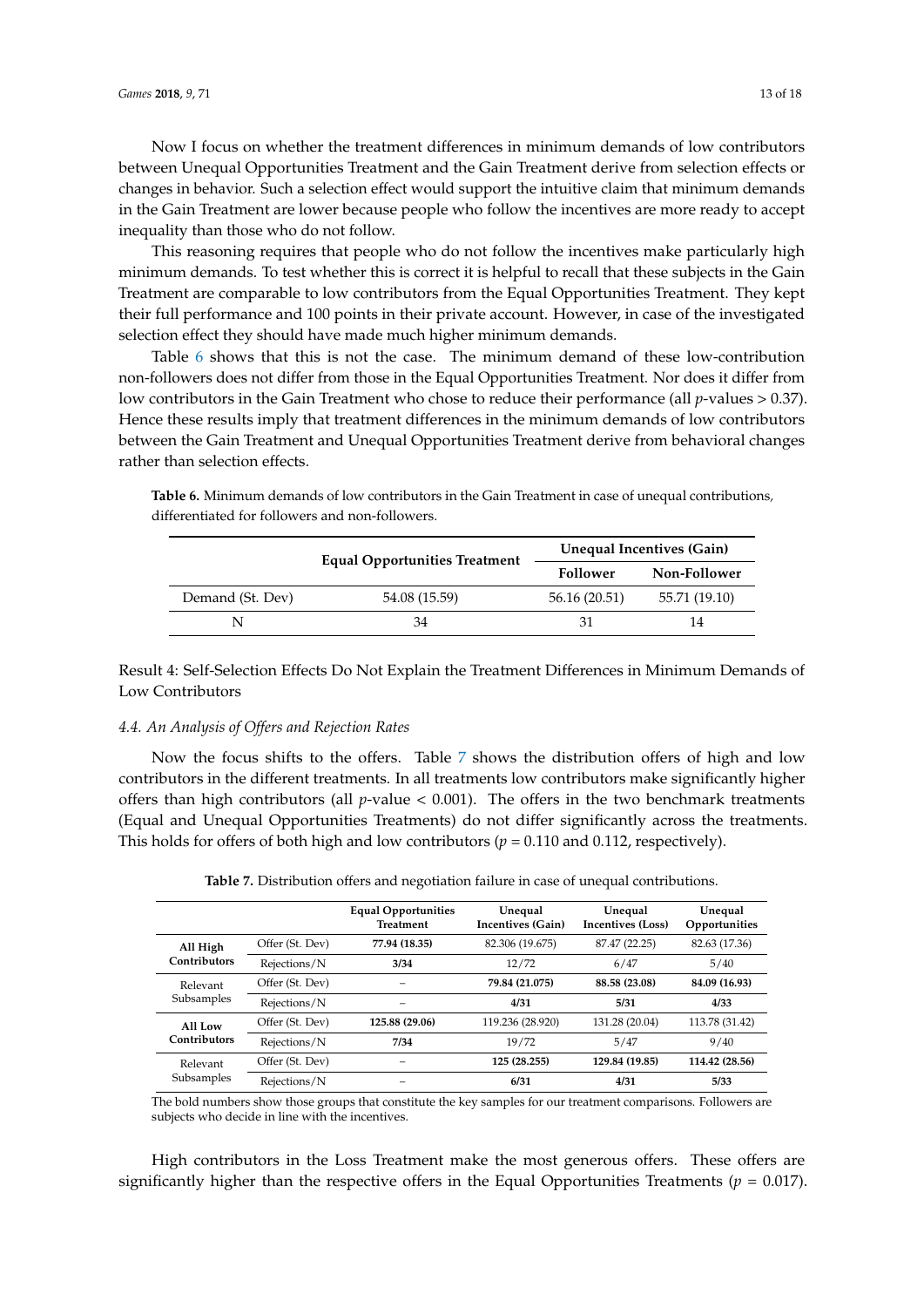Hence, these high contributors either expect higher minimum claims than actually occurred or they think that unequal incentives in this context allow for a more egalitarian distribution. Meanwhile, low contributors in the Loss Treatment also make the highest offers. They are significantly higher than in the Unequal Opportunities Treatment and the Gain Treatment  $(p = 0.018$  and 0.075, respectively). These offers therefore do not reflect the responsibility argument at all. The table also includes the rejections rates of offers, that is, the number of offers below the minimum demand of the other group member. Here the treatments show no significant differences in bargaining failure.

In line with the predictions, the first result in Section [4.1](#page-8-1) showed that a relatively small but substantial share of subjects in the Gain Treatment did not follow the incentives. Hence, some high contributors met low contributors who followed the incentives while others met low contributors who did not. The assignment was random. Moreover, we also know how the high contributors would have responded to the incentives if they had been affected by them.

The upper part of Table [8](#page-13-0) shows that high contributors made a more generous offer if the other person did not follow the incentives. The difference is significant for a comparison with the Equal Opportunities Treatment  $(p < 0.017)$ . Since these specific low contributors had exactly the same opportunities this difference is not in line with status considerations as in Cox et al. [\[29\]](#page-17-0) but reflect differences in perceived kindness as in Levine [\[32\]](#page-17-3) or Falk and Fischbacher [\[12\]](#page-16-10). The lower part of Table [8](#page-13-0) provides an interesting qualification here. It reveals that differences in offers strongly depend on the (ex-post hypothetical) choices of the high contributor and her own fairness considerations here. If the high contributor did not choose to follow the incentives the offers do not differentiate. However, high contributors who followed the incentives provide a particularly generous offer for low contributors who behaved differently ( $p = 0.026$ ). This difference in offers suggests that only followers attach a normative dimension to the (non-)pursuit of incentives (and might feel guilty about their own behavior) while non-followers just have a somewhat higher general propensity for generosity.

|                                                |               | Unequal Incentives (Gain)      |               |               |                       |  |
|------------------------------------------------|---------------|--------------------------------|---------------|---------------|-----------------------|--|
| <b>Equal Opportunities</b><br><b>Treatment</b> |               | Low Contributor Is A           |               |               |                       |  |
|                                                |               | Follower                       |               | Non-Follower  |                       |  |
| Offer (St. Dev)                                | 77.94 (18.35) | 79.84 (21.08)<br>90.79 (16.44) |               |               |                       |  |
| Rejections/N                                   | 3/34          | 4/31<br>2/14                   |               |               |                       |  |
|                                                |               | High contributor is a          |               |               | High contributor is a |  |
|                                                |               | <b>Follower</b>                | Non-Follower  | Follower      | Non-Follower          |  |
| Offer (St. Dev)                                |               | 75.75 (21.48)                  | 87.27 (19.02) | 95.13 (14.20) | 85 (18.71)            |  |
| Rejections/N                                   |               | 3/20                           | 1/11          | 1/8           | 1/6                   |  |

<span id="page-13-0"></span>**Table 8.** Distribution offers and Negotiation Failure of High Contributors in the Gain Treatment in case of unequal contributions, differentiated for followers and non-followers among high and low contributors.

Result 5: Offers of High Contributors in the Gain Treatment Do Not Take Considerations of Unequal Opportunities into Account

#### **5. Summary and Conclusions**

This paper has investigated whether people consider the random allocation of incentives and the resulting differences in contributions to a group account as unequal opportunities. The results show that this is not the case in situations in which the pursuit of incentives gives people an opportunity to become better off than the other group member. If following incentives avoids becoming worse off than the other group member some people with such incentives become more egalitarian.

The results have implications for our understanding of distributive justice. They suggest that people emphasize the possibility to choose rather strongly. If people decide to contribute less to a common pool their perceived entitlement decreases even if the decision has been efficient. The results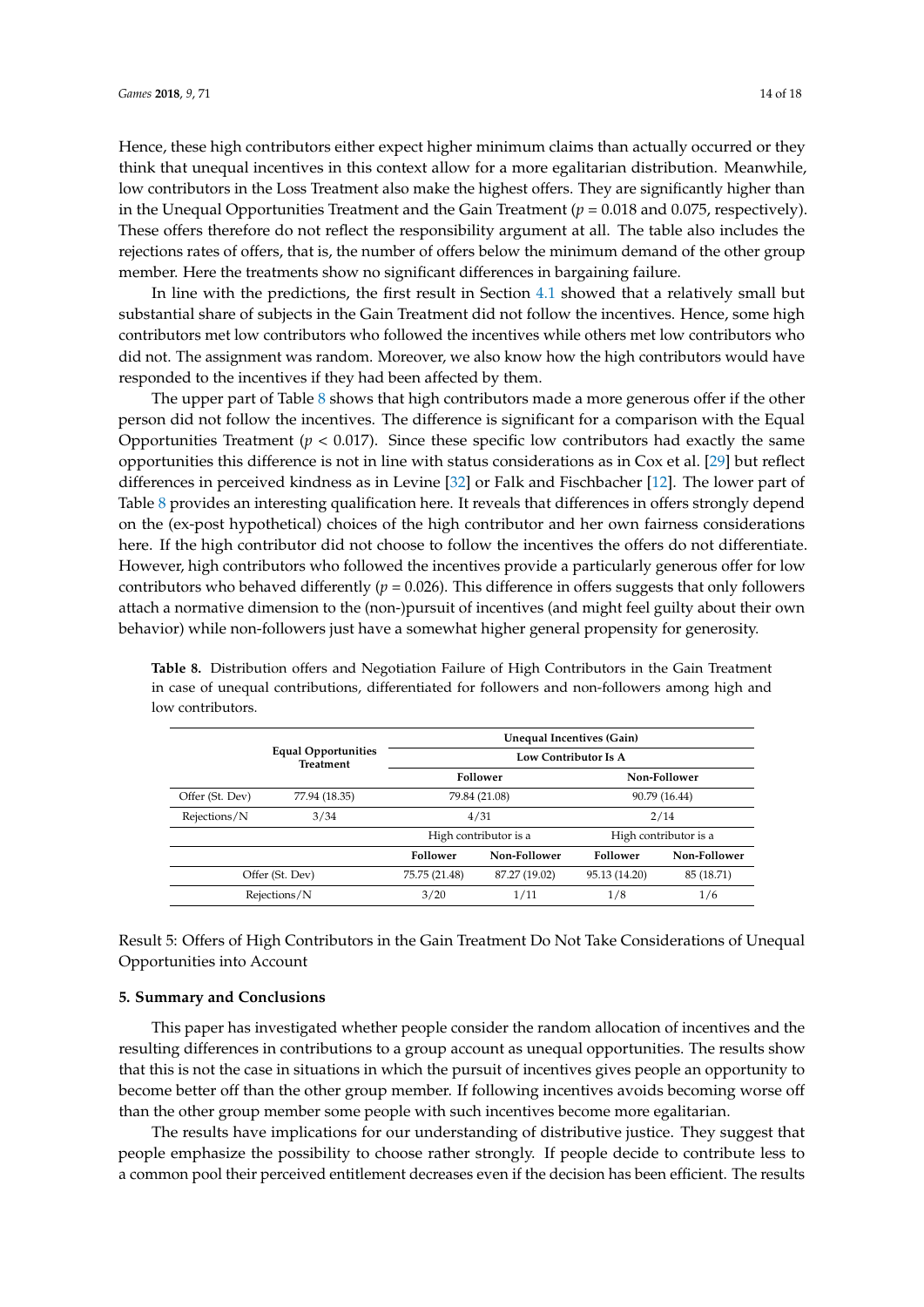are therefore more in line with a rather narrow interpretation of Konow's accountability criterion which implies that people are strictly accountable for the consequences of their decisions [\[13\]](#page-16-11). Few people apply the reasonability criterion of Roemer [\[11\]](#page-16-9) which claims that people should not be accountable for making decisions that most people would consider as appropriate in the given context. The results contrast with the observation in Eisenkopf et al. [\[9\]](#page-16-3) who found out that the randomly determined access to performance enhancing education (rather than incentives in this paper) induced relatively uneducated people to perceive outcome as a matter of luck.

Unequal incentives occur in many contexts. For example, most people are members of multiple working groups. Random processes from other contexts shape the incentives of these people to contribute to the benefit of a specific working group. Such unequal contributions can cause frictions within groups and people often ask low contributors to explain their behavior. The results in this paper show that information about the reasons for unequal contributions, and in particular about the type of incentive that influences the contributions, significantly influences the perception of distributive justice in the group. This holds both for high and low contributors.

On a more general level, the results also provide a behavioral insight into preferences for redistribution. Most people also accept a case for redistribution if luck determined the distribution of wealth [\[1](#page-16-0)[,2\]](#page-16-1). This paper shows that this insight also extends to random assignment of 'negative' incentives. We obtain more egalitarian distributions if low contributors had to avoid personal hardship. But it does not extend to 'positive' incentives in which people can enrich themselves at the expense of others.

In this context it is interesting that the results did not reveal significant differences in bargaining failure across the treatments. This indicates that group members with different incentives and contributions do not disagree strongly about appropriate distributions. More specifically rather few people make offers that violate the perceived minimum entitlements of the other group member. Since unequal incentives in groups are often unavoidable the results suggest that people can resolve the underlying distribution problems rather amiably.

**Funding:** My former employer, the University of Konstanz, provided financial and logistical support for this project.

**Acknowledgments:** Two anonymous referees, Friedrich Breyer, Urs Fischbacher, Anja Schöttner, Matthias Uhl, Verena Utikal, my former colleagues at the Thurgau Institute of Economics and seminar participants at the University of Paderborn, the Technical University of Munich and the Colloquium on Personnel Economics in Cologne supported this project with multiple questions, suggestions and debates. The research assistants of the Lakelab and the Chair of Applied Economics at the University of Konstanz provided excellent support in conducting the experiment. All errors remain my own.

**Conflicts of Interest:** The author declares no conflict of interest.

## **Appendix A. Subsamples across the Treatments**

|                            | Equal<br>Opportunities | Unequal<br>Incentives<br>(Gain) | Unequal<br>Incentives<br>(Loss) | Unequal<br>Opportunities |
|----------------------------|------------------------|---------------------------------|---------------------------------|--------------------------|
| Group account 300 points   | 18                     | 33                              | 18                              | 15                       |
| Groups with a follower.    |                        | 16                              | 12                              |                          |
| Groups without a follower. |                        | 17                              | 6                               |                          |
| Group account 100 points   | 18                     | 33                              | 18                              | 15                       |
| Groups with a follower.    |                        | 27                              | 16                              |                          |
| Groups without a follower. |                        | 6                               |                                 |                          |

**Table A1.** Number of groups in the different treatments and their subsamples.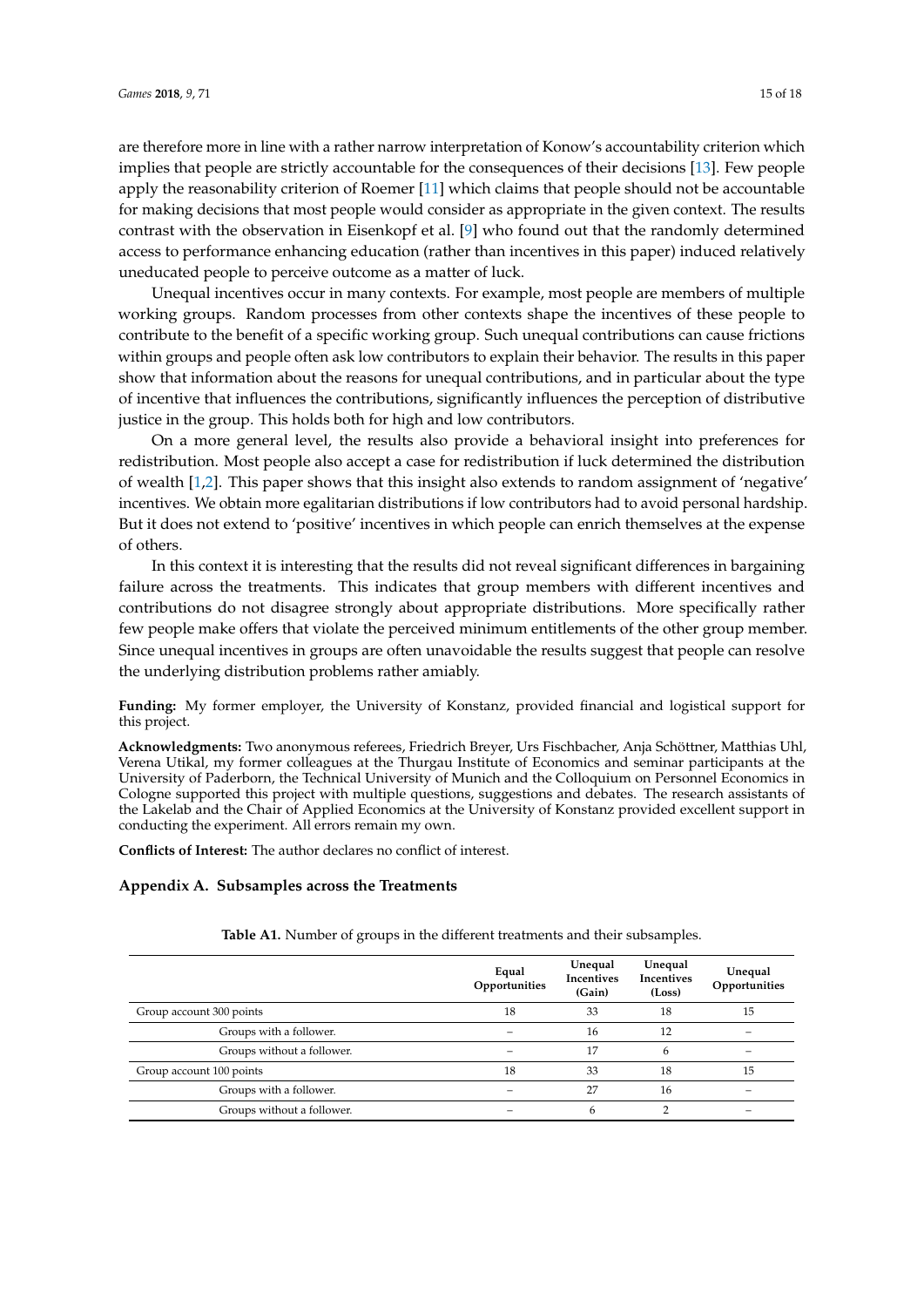|                          |                                                                                                    | Equal<br>Opportunities   | Unequal<br>Incentives<br>(Gain) | Unequal<br>Incentives<br>(Loss) | Unequal<br>Opportunities |
|--------------------------|----------------------------------------------------------------------------------------------------|--------------------------|---------------------------------|---------------------------------|--------------------------|
| Group account 200 points |                                                                                                    | 34                       | 72                              | 47                              | 40                       |
| Subsamples               | Disadvantaged member contributes 50 points.                                                        | $\overline{\phantom{0}}$ | $\overline{\phantom{0}}$        | $\overline{\phantom{0}}$        | 33                       |
|                          | Disadvantaged member contributes 150 points.                                                       |                          |                                 |                                 | 7                        |
|                          | Follower contributes 50 points. The follower has<br>100 points in her private account.             |                          | 31                              | 31                              |                          |
|                          | Follower contributes 150 points. The follower<br>has 100 points in her private account.            |                          | 10                              | 11                              |                          |
|                          | Non-Follower contributes 50 points.<br>The non-follower has 0 points in her<br>private account.    |                          |                                 | 4                               |                          |
|                          | Non-Follower contributes 150 points.<br>The non-follower has 0 points in her<br>private account.   |                          |                                 | 1                               |                          |
|                          | Follower contributes 50 points. The follower has<br>1200 points in her private account.            |                          | 5                               |                                 |                          |
|                          | Follower contributes 150 points. The follower<br>has 1200 points in her private account.           |                          | 1                               |                                 |                          |
|                          | Non-Follower contributes 50 points.<br>The non-follower has 100 points in her<br>private account.  |                          | 14                              |                                 |                          |
|                          | Non-Follower contributes 150 points.<br>The non-follower has 100 points in her<br>private account. |                          | 11                              |                                 |                          |

| Table A1. Cont. |  |  |
|-----------------|--|--|
|-----------------|--|--|

The bold numbers show those groups that constitute the key samples for our treatment comparisons. Followers are subjects who decide in line with the incentives.

## <span id="page-15-0"></span>**Appendix B. Claims in Case of Equal Contributions**

This appendix shows the negotiation behavior when both group members make the same contributions (i.e., either 50 points per capita or 150 points per capita). Table [A2](#page-15-1) provides the information about the minimum claims of the different participants in these contexts. Non-parametric tests do not reveal any significant difference in claims across treatments or the different types of participants. Similarly, offers and incidences of negotiation failure do not show meaningful differences in these cases (results not reported in this paper). Hence unequal incentives or opportunities do not affect entitlements when both group members make the same effective contribution.

<span id="page-15-1"></span>

|                                  | Equal<br>Opportunities | Unequal<br>Incentives (Gain) | Unequal<br>Incentives (Loss) | Unequal<br>Opportunities |  |  |  |  |  |
|----------------------------------|------------------------|------------------------------|------------------------------|--------------------------|--|--|--|--|--|
| Group Account 300 points         |                        |                              |                              |                          |  |  |  |  |  |
| Average Claims                   | 117.31 (40.92)         | 117.80 (40.21)               | 114.17 (45.82)               | 110.37 (44.90)           |  |  |  |  |  |
| Regular                          |                        | 111.97 (44.19)               | 123.89 (36.00)               | 103.4 (48.50)            |  |  |  |  |  |
| Changed incentives/opportunities |                        | 123.63 (35.52)               | 104.44 (53.16)               | 117.33 (41.48)           |  |  |  |  |  |
| <b>Followers</b>                 |                        | 115 (41.47)                  | 97.5 (55.78)                 |                          |  |  |  |  |  |
| Not followers                    |                        | 131.765 (27.667)             | 118.33 (49.16)               |                          |  |  |  |  |  |
| Group Account 100 points         |                        |                              |                              |                          |  |  |  |  |  |
| Average Claims                   | 45 (10.82)             | 44.39 (12.63)                | 43.75 (18.92)                | 41.87 (13.38)            |  |  |  |  |  |
| Regular                          |                        | 43.64 (9.86)                 | 42.17 (11.67)                | 41.07 (15.88)            |  |  |  |  |  |
| Changed incentives/opportunities |                        | 45.15 (15.03)                | 45.33 (24.42)                | 42.67 (10.83)            |  |  |  |  |  |
| Followers                        |                        | 42.59 (13.47)                | 44.75 (25.93)                |                          |  |  |  |  |  |
| Not followers                    |                        | 56.67 (17.51)                | 50(0)                        |                          |  |  |  |  |  |

**Table A2.** Minimum demands in case of equal contributions.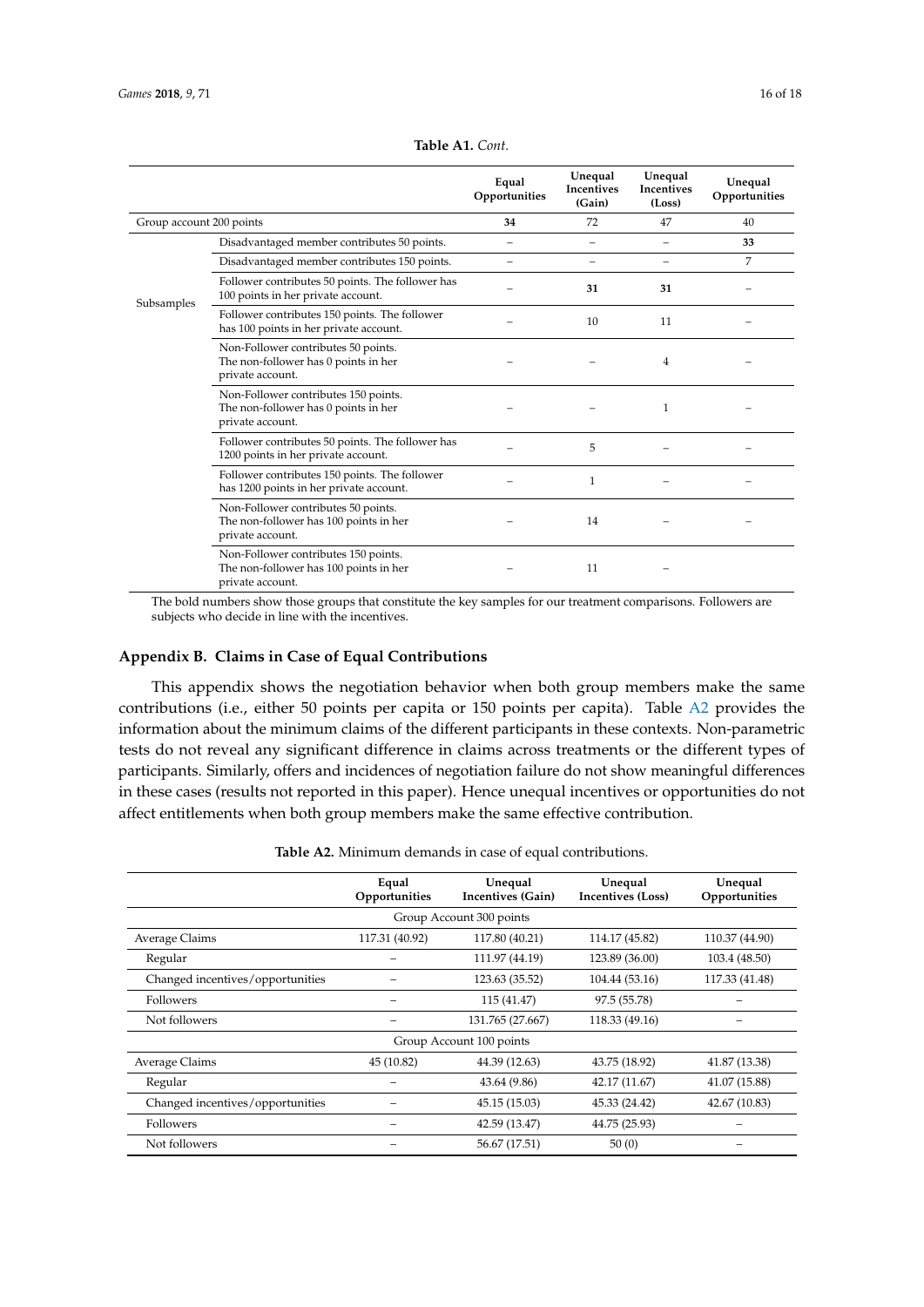## **References**

- <span id="page-16-0"></span>1. Alesina, A.; Angeletos, G.M. Fairness and redistribution. *Am. Econ. Rev.* **2005**, *95*, 960–980. [\[CrossRef\]](http://dx.doi.org/10.1257/0002828054825655)
- <span id="page-16-1"></span>2. Alesina, A.; La, E. Ferrara Preferences for Redistribution in the Land of Opportunities. *J. Public Econ.* **2005**, *89*, 897–931. [\[CrossRef\]](http://dx.doi.org/10.1016/j.jpubeco.2004.05.009)
- <span id="page-16-4"></span>3. Burrows, P.; Loomes, G. The impact of fairness on bargaining. *Empir. Econ.* **1994**, *19*, 201–221. [\[CrossRef\]](http://dx.doi.org/10.1007/BF01175872)
- <span id="page-16-5"></span>4. Hoffman, E.; McCabe, K.; Shachat, K.; Smith, V. Preferences, property rights, and anonymity in bargaining games. *Games Econ. Behav.* **1994**, *7*, 346–380. [\[CrossRef\]](http://dx.doi.org/10.1006/game.1994.1056)
- <span id="page-16-6"></span>5. Ruffle, B.J. More is better, but fair is fair: Tipping in dictator and ultimatum games. *Games Econ. Behav.* **1998**, *23*, 247–265. [\[CrossRef\]](http://dx.doi.org/10.1006/game.1997.0630)
- <span id="page-16-7"></span>6. Konow, J. Which is the fairest one of all? A positive analysis of justice theories. *J. Econ. Lit.* **2003**, *41*, 1188–1239. [\[CrossRef\]](http://dx.doi.org/10.1257/002205103771800013)
- <span id="page-16-8"></span>7. Durante, R.; Putterman, L. *Preferences for Redistribution and Perception of Fairness: An Experimental Study*; Working Papers; Sciences Po Publications: Paris, France, 2009.
- <span id="page-16-2"></span>8. Cappelen, A.W.; Hole, A.D.; Sørensen, E.; Tungodden, B. The pluralism of fairness ideals: An experimental approach. *Am. Econ. Rev.* **2007**, *97*, 818–827. [\[CrossRef\]](http://dx.doi.org/10.1257/aer.97.3.818)
- <span id="page-16-3"></span>9. Eisenkopf, G.; Fischbacher, U.; Föllmi-Heusi, F. Inequality of Opportunities and Distributive Justice. *J. Econ. Behav. Organ.* **2013**, *93*, 51–61. [\[CrossRef\]](http://dx.doi.org/10.1016/j.jebo.2013.07.011)
- <span id="page-16-12"></span>10. Bartling, B.; Fischbacher, U. Shifting the blame: On delegation and responsibility. *Rev. Econ. Stud.* **2012**, *79*, 67–87. [\[CrossRef\]](http://dx.doi.org/10.1093/restud/rdr023)
- <span id="page-16-9"></span>11. Roemer, J.E. *Equality of Opportunity*; Harvard University Press: Cambridge, MA, USA, 1998.
- <span id="page-16-10"></span>12. Falk, A.; Fischbacher, U. A theory of reciprocity. *Games Econ. Behav.* **2006**, *54*, 293–315. [\[CrossRef\]](http://dx.doi.org/10.1016/j.geb.2005.03.001)
- <span id="page-16-11"></span>13. Konow, J. Fair shares: Accountability and cognitive dissonance in allocation decisions. *Am. Econ. Rev.* **2000**, *90*, 1072–1091. [\[CrossRef\]](http://dx.doi.org/10.1257/aer.90.4.1072)
- <span id="page-16-13"></span>14. Rubin, J.; Sheremeta, R. Principal-agent settings with random shocks. *Manag. Sci.* **2015**, *62*, 985–999. [\[CrossRef\]](http://dx.doi.org/10.1287/mnsc.2015.2177)
- <span id="page-16-14"></span>15. Rey-Biel, P.; Sheremeta, R.M.; Uler, N. *When Income Depends on Performance and Luck: The Effects of Culture and Information on Giving*; MPRA Paper 83940; MPRA: Munich, Germany, 2018.
- <span id="page-16-15"></span>16. Reuben, E.; Rey-Biel, P.; Sapienza, P.; Zingales, L. The emergence of male leadership in competitive environments. *J. Econ. Behav. Organ.* **2012**, *83*, 111–117. [\[CrossRef\]](http://dx.doi.org/10.1016/j.jebo.2011.06.016)
- <span id="page-16-16"></span>17. Glöckner, A.; Irlenbusch, B.; Kube, S.; Nicklisch, A.; Normann, H.T. Leading With (Out) Sacrifice? A Public-Goods Experiment with A Privileged Player. *Econ. Inq.* **2011**, *49*, 591–597. [\[CrossRef\]](http://dx.doi.org/10.1111/j.1465-7295.2010.00314.x)
- <span id="page-16-17"></span>18. Fuster, A.; Meier, S. Another hidden cost of incentives: The detrimental effect on norm enforcement. *Manag. Sci.* **2010**, *56*, 57–70. [\[CrossRef\]](http://dx.doi.org/10.1287/mnsc.1090.1081)
- <span id="page-16-18"></span>19. Cappelen, A.W.; Reme, B.-A.; Sørensen, E.Ø.; Tungodden, B. Leadership and incentives. *Manag. Sci.* **2015**, *62*, 1944–1953. [\[CrossRef\]](http://dx.doi.org/10.1287/mnsc.2015.2225)
- <span id="page-16-19"></span>20. Fischbacher, U. z-Tree: Zurich toolbox for ready-made economic experiments. *Exp. Econ.* **2007**, *10*, 171–178. [\[CrossRef\]](http://dx.doi.org/10.1007/s10683-006-9159-4)
- <span id="page-16-20"></span>21. Abeler, J.; Falk, A.; Götte, L.; Huffman, D. Reference points and effort provision. *Am. Econ. Rev.* **2011**, *101*, 470–492. [\[CrossRef\]](http://dx.doi.org/10.1257/aer.101.2.470)
- <span id="page-16-21"></span>22. Greiner, B. Subject Pool Recruitment Procedures: Organizing Experiments with ORSEE. *J. Econ. Sci. Assoc.* **2015**, *1*, 114–125. [\[CrossRef\]](http://dx.doi.org/10.1007/s40881-015-0004-4)
- <span id="page-16-22"></span>23. Fehr, E.; Schmidt, K.M. A Theory of Fairness, Competition, and Cooperation. *Q. J. Econ.* **1999**, *114*, 817–868. [\[CrossRef\]](http://dx.doi.org/10.1162/003355399556151)
- <span id="page-16-23"></span>24. Bolton, G.E.; Ockenfels, A. ERC: A theory of equity, reciprocity, and competition. *Am. Econ. Rev.* **2000**, *90*, 166–193. [\[CrossRef\]](http://dx.doi.org/10.1257/aer.90.1.166)
- <span id="page-16-24"></span>25. Cherry, T.L.; Frykblom, P.; Shogren, J.F. Hardnose the dictator. *Am. Econ. Rev.* **2002**, *92*, 1218–1221. [\[CrossRef\]](http://dx.doi.org/10.1257/00028280260344740)
- <span id="page-16-25"></span>26. Oxoby, R.J.; Spraggon, J. Mine and yours: Property rights in dictator games. *J. Econ. Behav. Organ.* **2008**, *65*, 703–713. [\[CrossRef\]](http://dx.doi.org/10.1016/j.jebo.2005.12.006)
- <span id="page-16-26"></span>27. Lefgren, L.J.; Sims, D.P.; Stoddard, O.B. Effort, luck, and voting for redistribution. *J. Public Econ.* **2016**, *143*, 89–97. [\[CrossRef\]](http://dx.doi.org/10.1016/j.jpubeco.2016.08.012)
- <span id="page-16-27"></span>28. Tonin, M.; Vlassopoulos, M. Sharing one's fortune? An experimental study on earned income and giving. *J. Behav. Exp. Econ.* **2017**, *66*, 112–118. [\[CrossRef\]](http://dx.doi.org/10.1016/j.socec.2016.04.014)